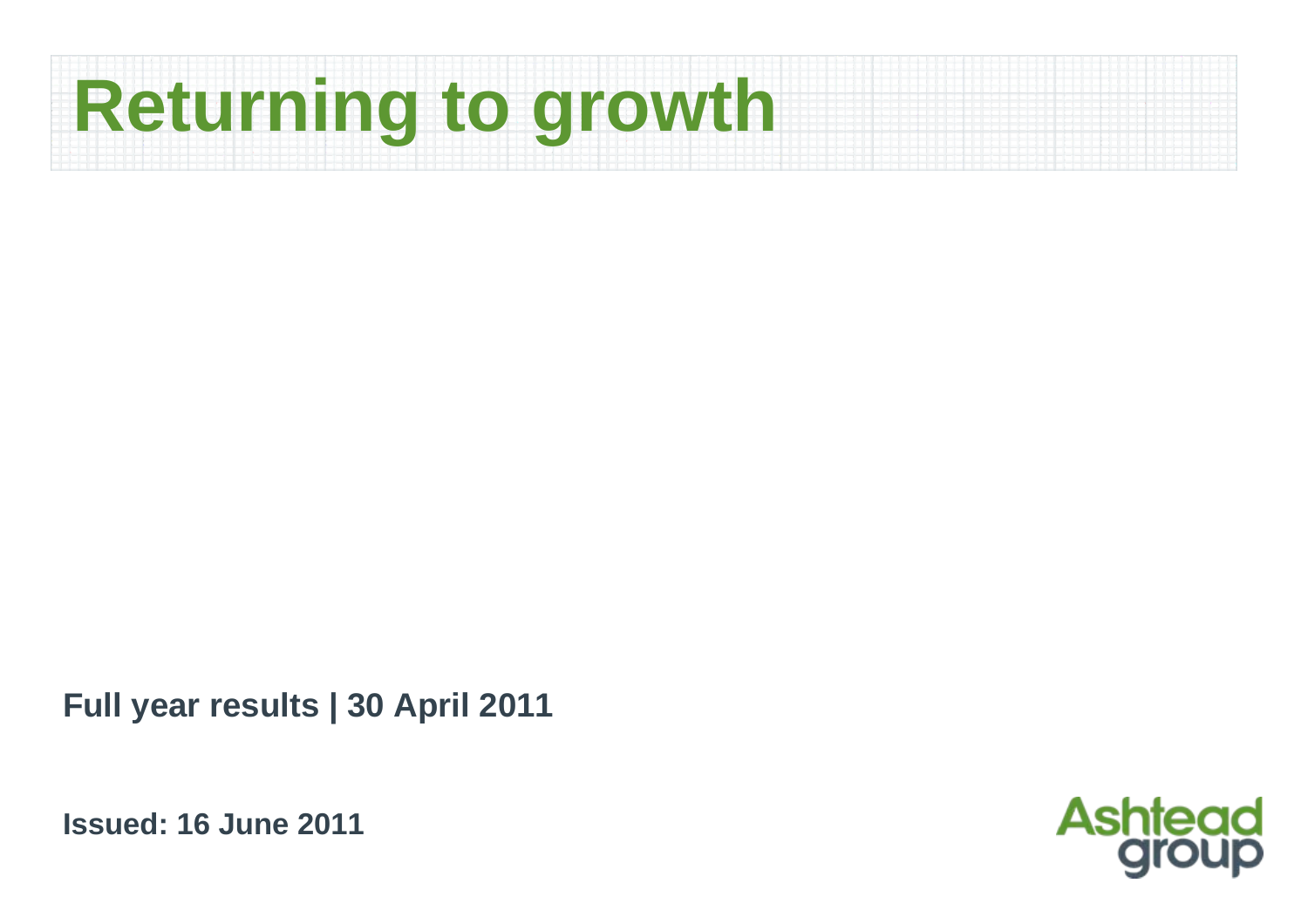# **Legal notice**

This presentation has been prepared to inform investors and prospective investors in the secondary markets about the Group and does not constitute an offer of securities or otherwise constitute an invitation or inducement to any person to underwrite, subscribe for or otherwise acquire securities in Ashtead Group plc or any of its subsidiary companies.

The presentation contains forward looking statements which are necessarily subject to risks and uncertainties because they relate to future events. Our business and operations are subject to a variety of risks and uncertainties, many of which are beyond our control and, consequently, actual results may differ materially from those projected by any forward looking statements.

Some of the factors which may adversely impact some of these forward looking statements are discussed in the Group's audited results for the year ended 30 April 2011 under "Principal risks and uncertainties".

This presentation contains supplemental non-GAAP financial and operating information which the Group believes provides valuable insight into the performance of the business. Whilst this information is considered as important, it should be viewed as supplemental to the Group's financial results prepared in accordance with International Financial Reporting Standards and not as a substitute for them.

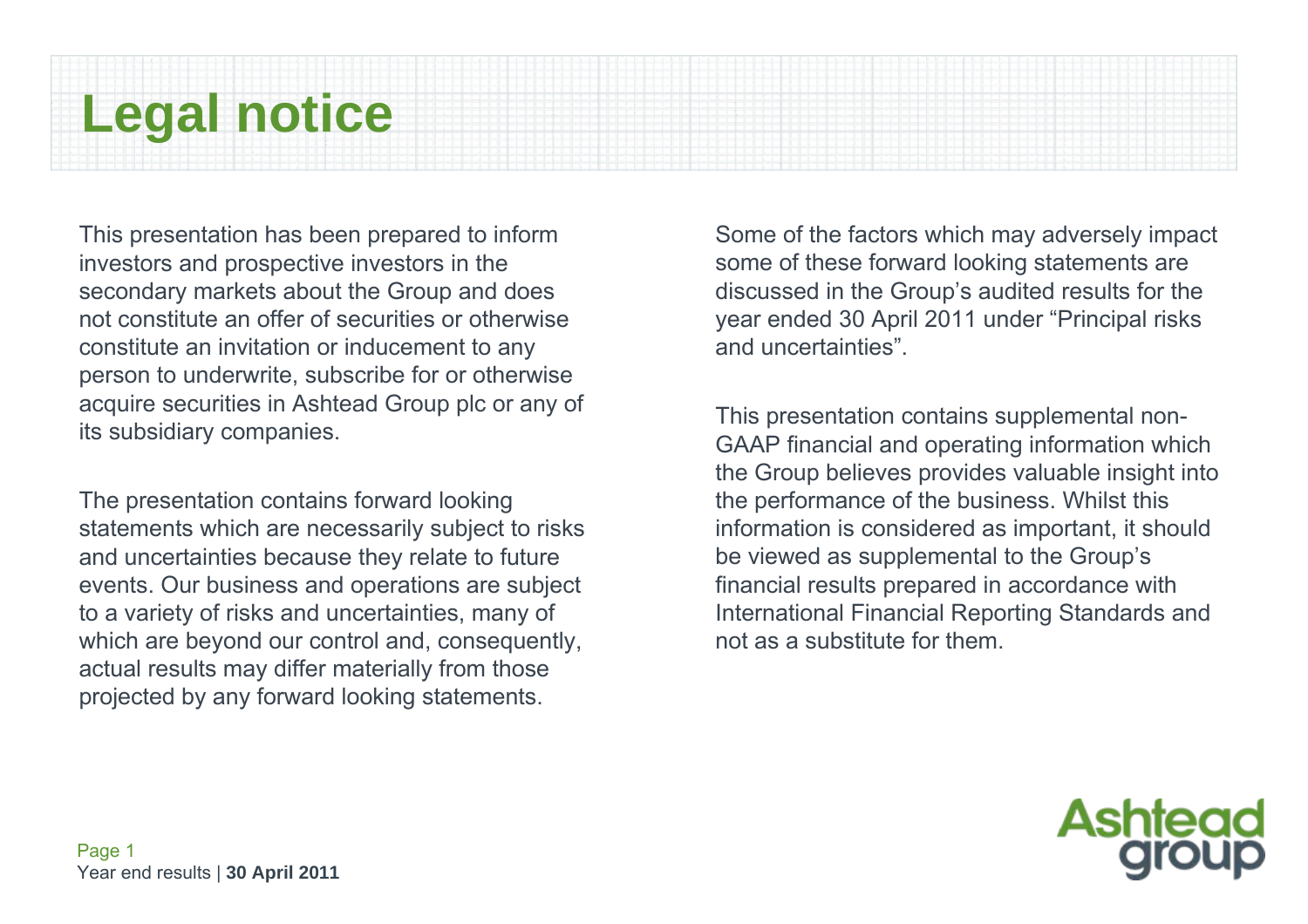

- ●10% rental revenue growth at Sunbelt generated from 5% more fleet on rent and 3% yield growth
- ●Full year profits of £31m (2010: £5m)
- ●Momentum established in all key areas of the business
- ●Capex of £225m in the year (2010: £63m), £325m planned for 2011/12
- ●Remain cautious on the outlook for end construction markets, particularly in the UK
- ●Anticipate another year of good progress
- ●Refinanced ABL in March, extending maturities
- ●Further developed specialty businesses in US with acquisition of Empire

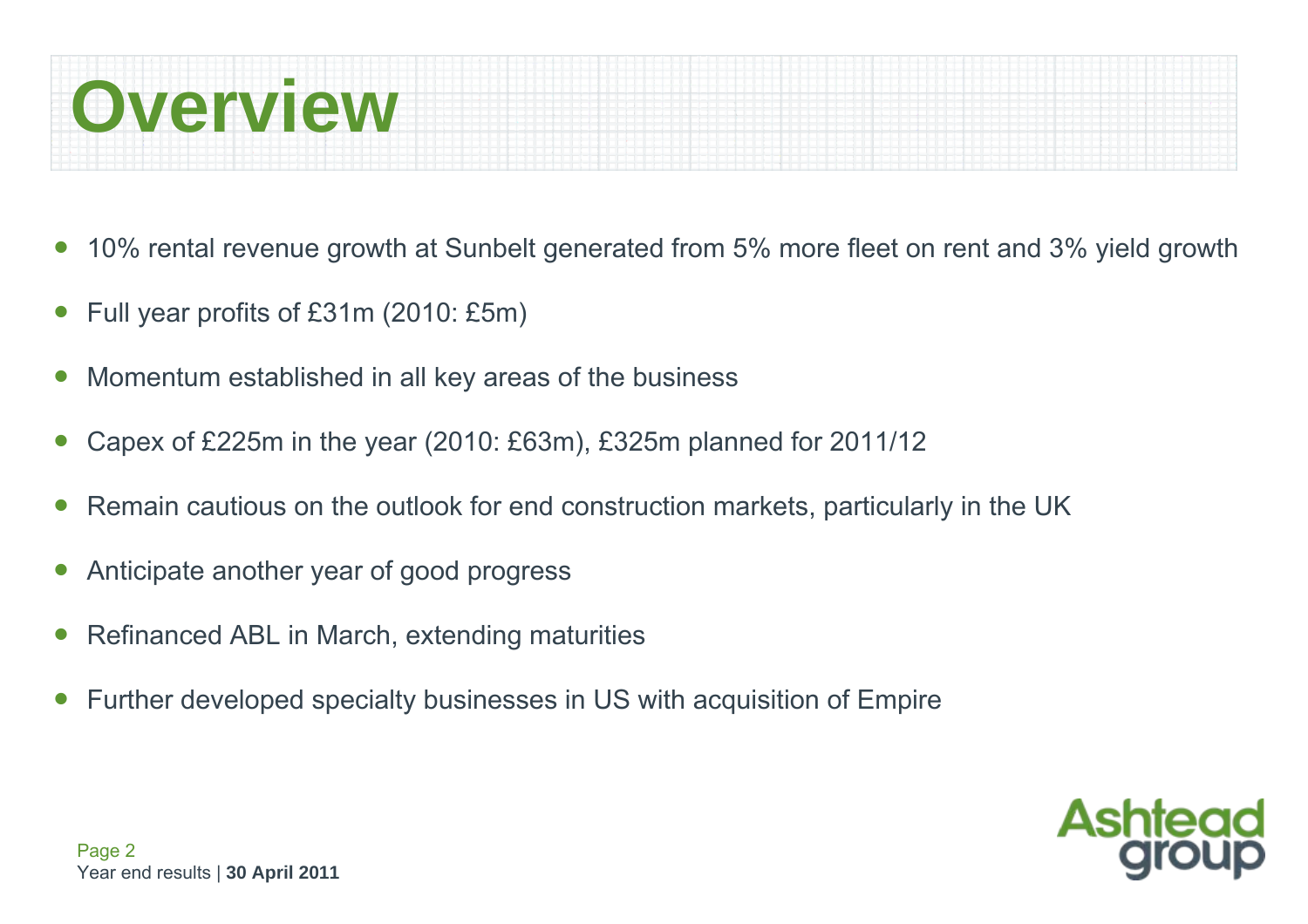# **Ian Robson Finance director**

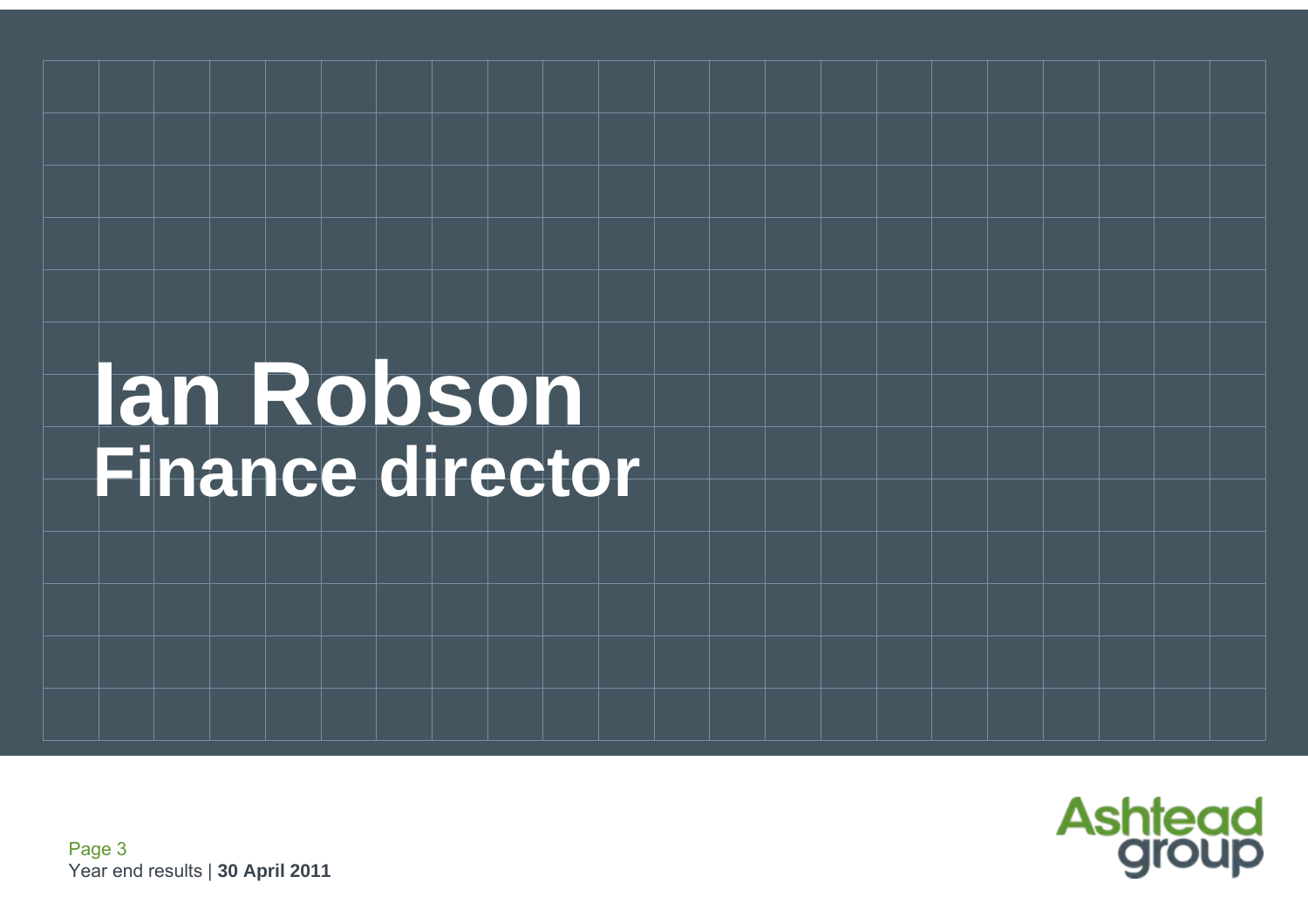# **Q4 revenue and profit**

|                                           | Q <sub>4</sub>     |               |               |            |  |
|-------------------------------------------|--------------------|---------------|---------------|------------|--|
|                                           |                    | 2010          | 2011          |            |  |
| $(\text{Em})$                             | <b>As reported</b> | At 2011 rates | <b>Actual</b> | change $1$ |  |
| <b>Revenue</b>                            | 210                | 201           | 243           | $+21%$     |  |
| - of which rental                         | 189                | 180           | 209           | $+16%$     |  |
| Operating costs                           | (149)              | (143)         | (180)         | $+26%$     |  |
| <b>EBITDA</b>                             | 61                 | 58            | 63            | $+9%$      |  |
| Depreciation                              | (46)               | (45)          | (45)          | $+1%$      |  |
| <b>Operating profit</b>                   | 15                 | 13            | 18            | $+35%$     |  |
| Net interest                              | (18)               | (16)          | (15)          | $-9%$      |  |
| <b>Profit before tax and amortisation</b> | (3)                | (3)           | $\mathbf{3}$  |            |  |
| Earnings per share (p)                    | (0.4)              | (0.4)         | 0.4           |            |  |
| <b>Margins</b>                            |                    |               |               |            |  |
| $-EBITDA$                                 | 29%                | 29%           | 26%           |            |  |
| - Operating profit                        | 7%                 | 7%            | 7%            |            |  |

<sup>1</sup> At constant exchange rates

 $2$  The results in the table above are the Group's underlying results and are stated before exceptionals, intangible amortisation and fair value remeasurements

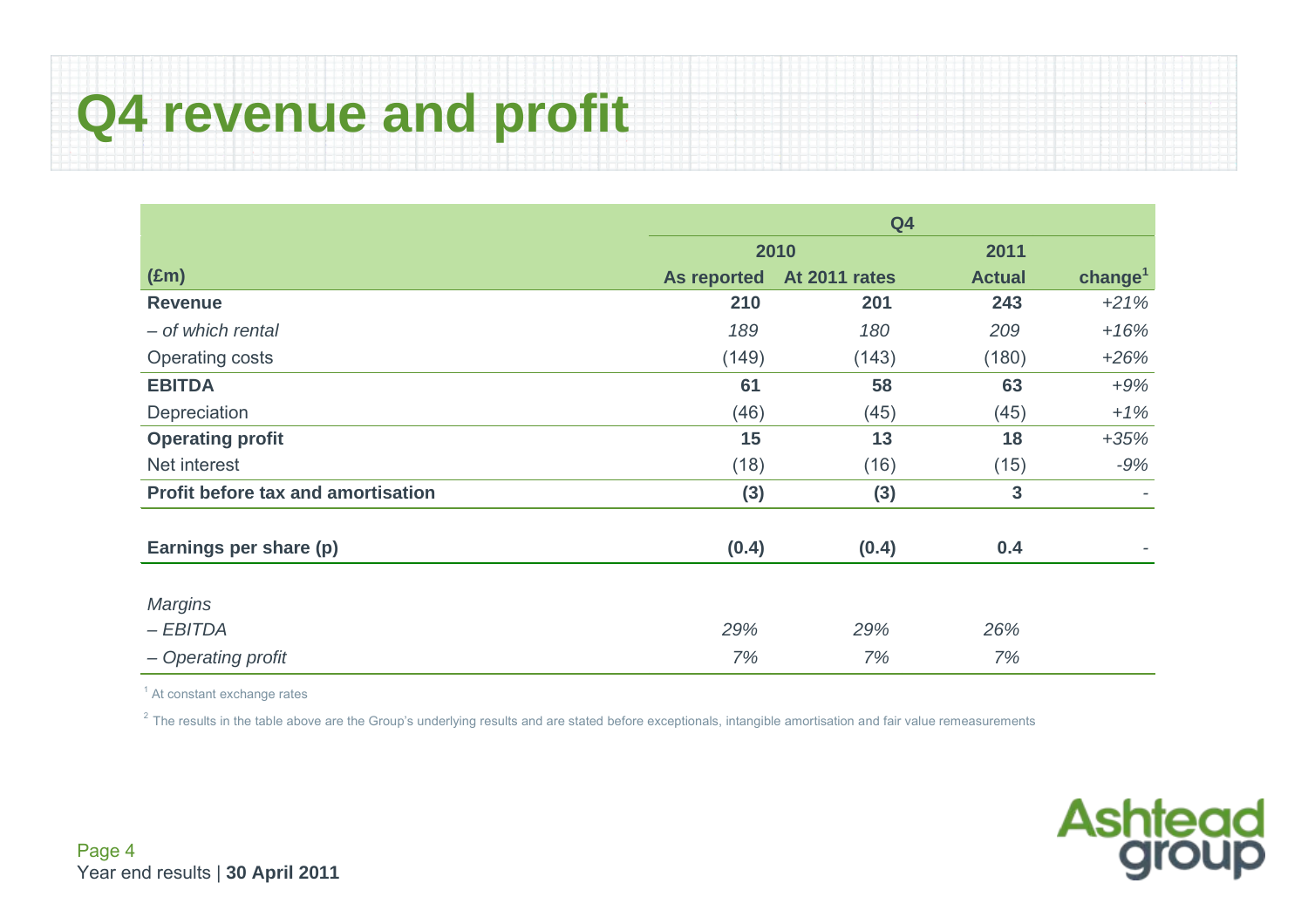## **Full year revenue and profit**

|                                           | <b>FY</b>          |                |               |           |  |
|-------------------------------------------|--------------------|----------------|---------------|-----------|--|
|                                           | 2010               |                | 2011          |           |  |
| $(\text{Em})$                             | <b>As reported</b> | At 2011 rates  | <b>Actual</b> | $change1$ |  |
| <b>Revenue</b>                            | 837                | 853            | 949           | $+11%$    |  |
| - of which rental                         | 770                | 784            | 847           | $+8%$     |  |
| <b>Operating costs</b>                    | (582)              | (593)          | (665)         | $+12%$    |  |
| <b>EBITDA</b>                             | 255                | 260            | 284           | $+9%$     |  |
| Depreciation                              | (187)              | (190)          | (185)         | $-3%$     |  |
| <b>Operating profit</b>                   | 68                 | 70             | 99            | $+41%$    |  |
| Net interest                              | (63)               | (65)           | (68)          | $+4%$     |  |
| <b>Profit before tax and amortisation</b> | 5                  | $5\phantom{1}$ | 31            | +488%     |  |
| Earnings per share (p)                    | 0.2                | 0.3            | 4.0           | $+1,226%$ |  |
|                                           |                    |                |               |           |  |
| <b>Margins</b>                            |                    |                |               |           |  |
| $-EBITDA$                                 | 30%                | 30%            | 30%           |           |  |
| - Operating profit                        | 8%                 | 8%             | 10%           |           |  |

<sup>1</sup> At constant exchange rates

 $2$  The results in the table above are the Group's underlying results and are stated before exceptionals, intangible amortisation and fair value remeasurements

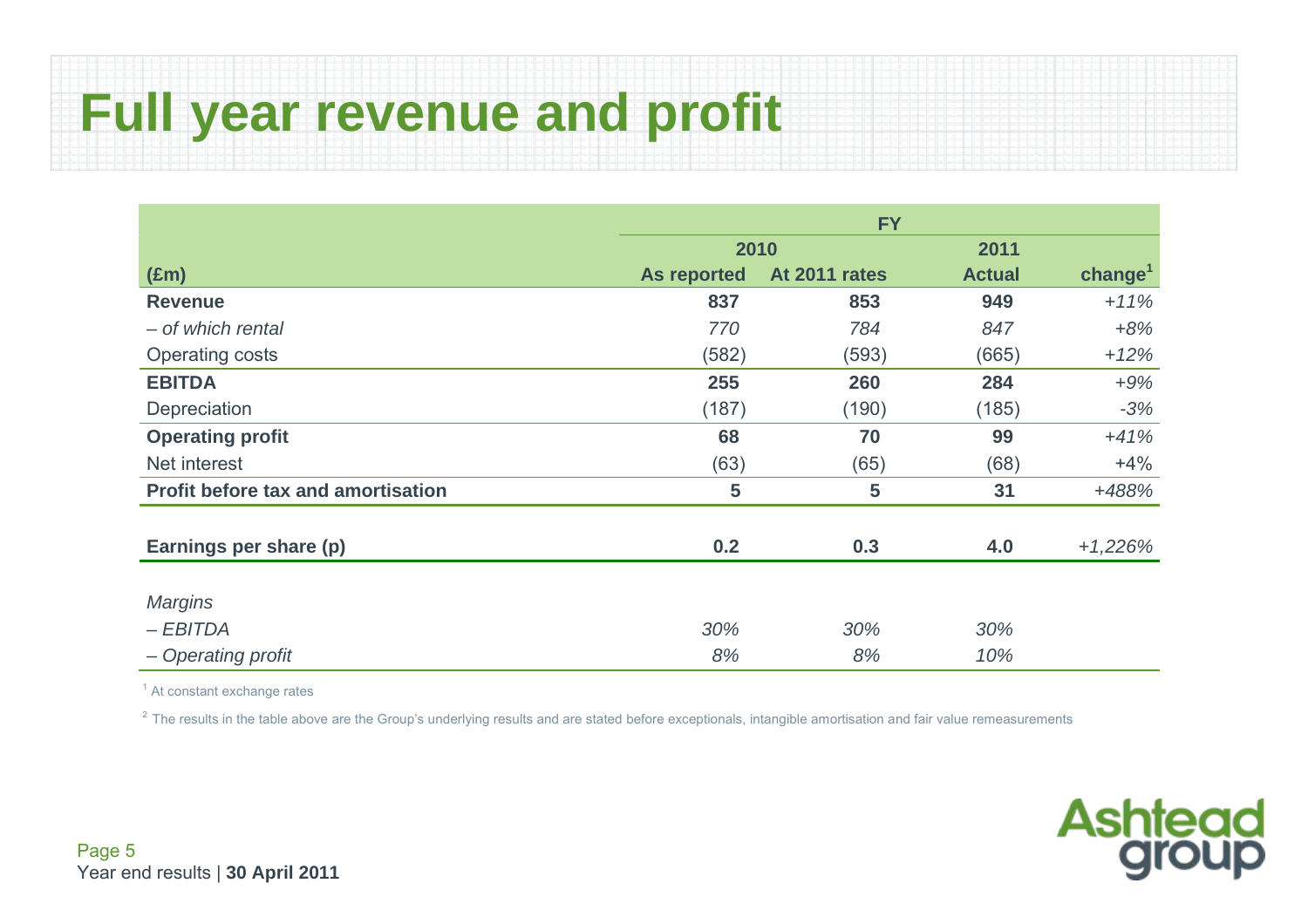# **Divisional results - revenue**



|                     | <b>Revenue bridge</b> |                |        |                |  |  |  |
|---------------------|-----------------------|----------------|--------|----------------|--|--|--|
|                     |                       | <b>Sunbelt</b> |        | <b>A-Plant</b> |  |  |  |
|                     | change                | \$m\$          | change | $(\text{Em})$  |  |  |  |
| 2010 rental revenue |                       | 989            |        | 152            |  |  |  |
| Change - Volume     | $+5%$                 | 46             | $+2%$  | 4              |  |  |  |
| - Yield             | $+3%$                 | 30             | $-1%$  | (2)            |  |  |  |
| Empire              |                       | 19             |        |                |  |  |  |
|                     | $+10%$                | 1,084          | $+1%$  | 154            |  |  |  |
| Sales revenue       |                       | 141            |        | 12             |  |  |  |
| 2011 total revenue  | $+13%$                | 1,225          | $+2\%$ | 166            |  |  |  |

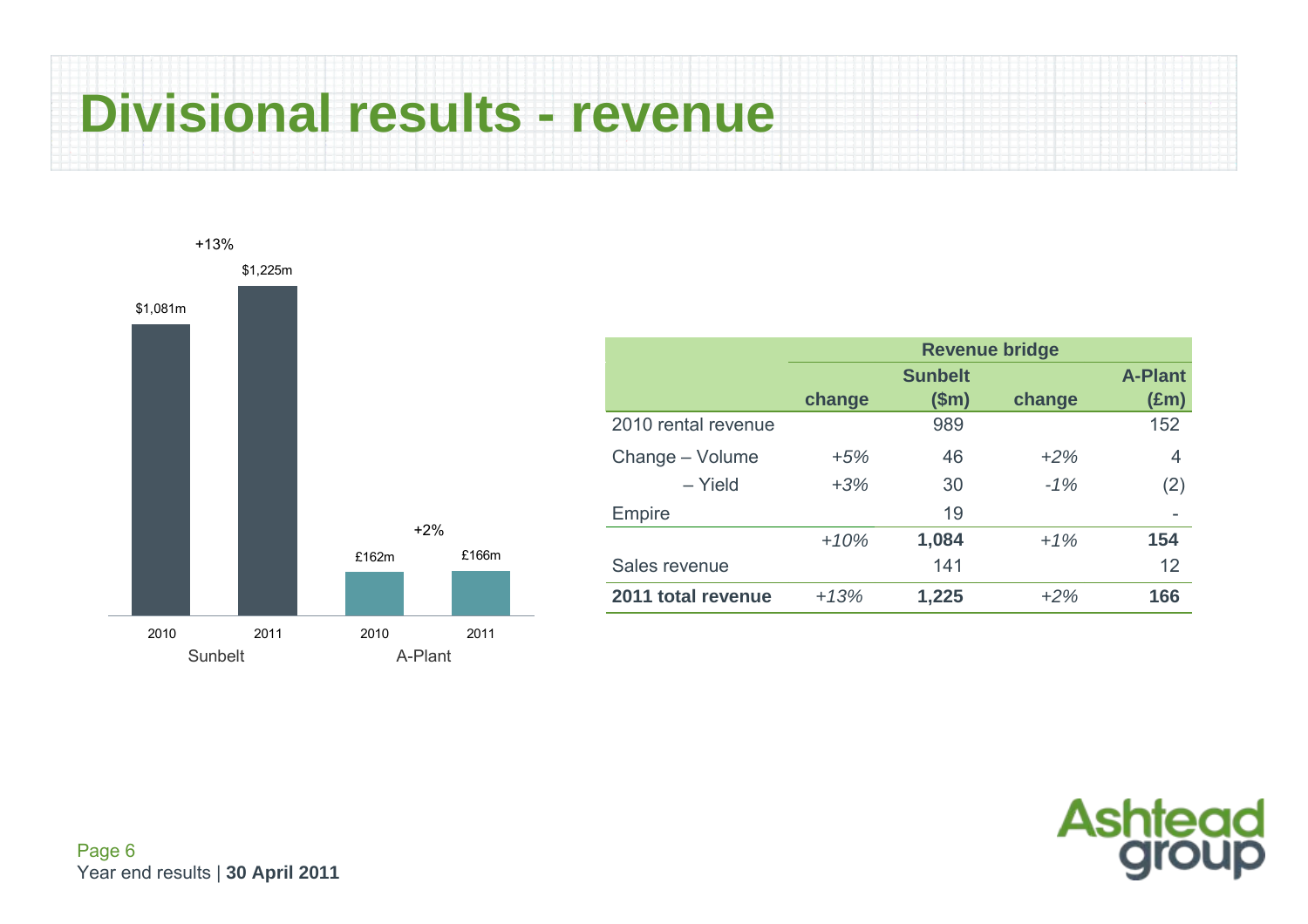# **Divisional results - profit**

**EBITDA**

### £42m £43m \$388m \$351m 2010 2011 2010 2011Sunbelt **A-Plant**  $+11%$ +3%

|                            | <b>EBITDA bridge</b> |                |        |                |  |  |  |
|----------------------------|----------------------|----------------|--------|----------------|--|--|--|
|                            |                      | <b>Sunbelt</b> |        | <b>A-Plant</b> |  |  |  |
|                            | change               | \$m\$          | change | $(\text{Em})$  |  |  |  |
| 2010 EBITDA                |                      | 351            |        | 42             |  |  |  |
| Rental revenue increase    | $+10%$               | 95             | $+2\%$ | $\overline{2}$ |  |  |  |
| Operating cost increase    | $+9%$                | (63)           |        | (1)            |  |  |  |
|                            |                      | 383            |        | 43             |  |  |  |
| Change in sales and margin |                      |                |        |                |  |  |  |
| on used equipment          |                      | 5              |        |                |  |  |  |
| 2011 EBITDA                | $+11%$               | 388            | $+3%$  | 43             |  |  |  |
| Depreciation               |                      | (226)          |        | (40)           |  |  |  |
| 2011 operating profit      | $+39%$               | 162            | $+51%$ | 3              |  |  |  |

# **Ashtead**<br>**group**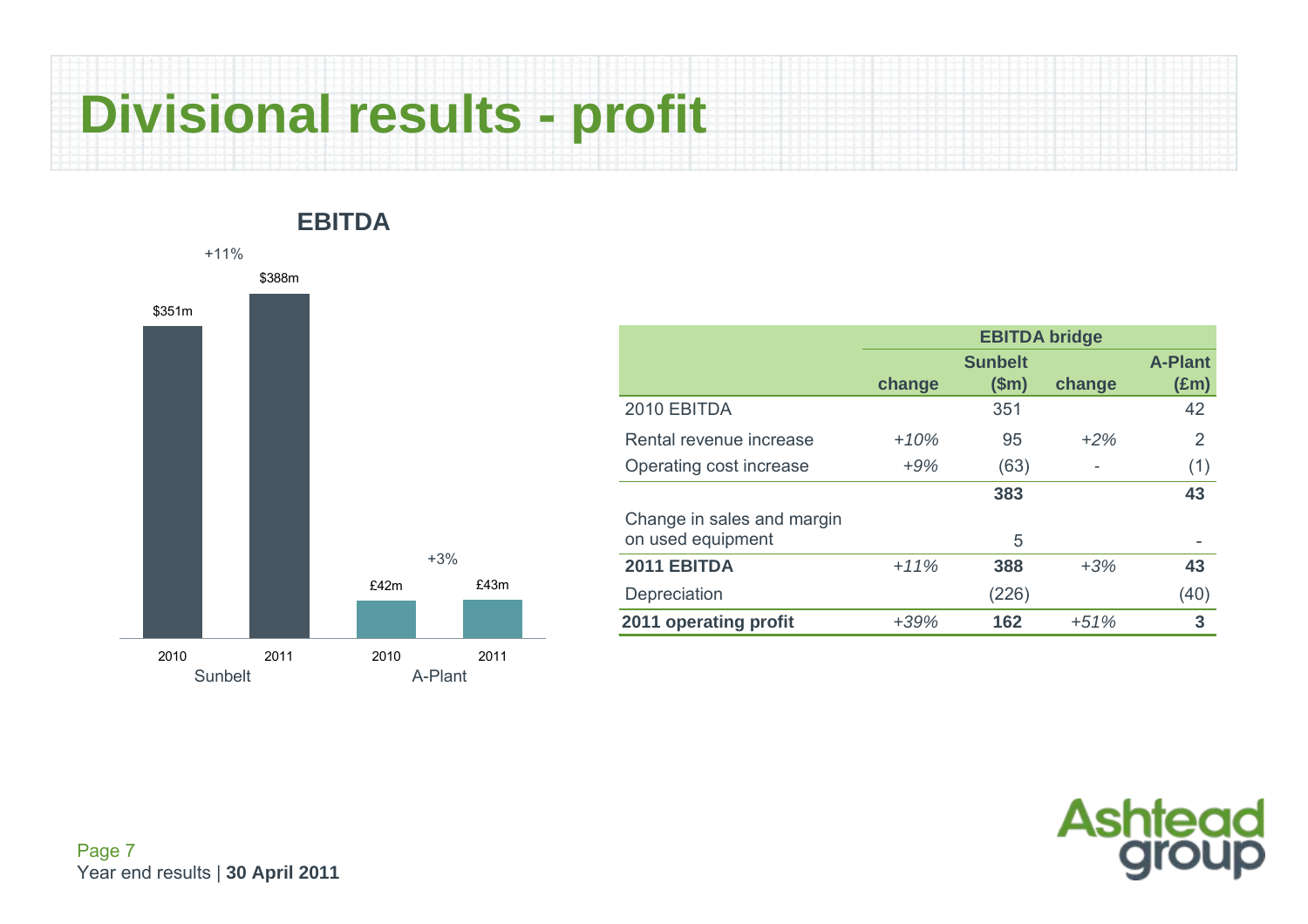### **Cash generative with increased capital expenditure**

| $(\text{Em})$                                         | <b>FY</b><br>2010 | <b>FY</b><br>2011 |
|-------------------------------------------------------|-------------------|-------------------|
| EBITDA before exceptional items                       | 255               | 284               |
| Cash conversion ratio                                 | 104%              | 99%               |
| Cash inflow from operations <sup>1</sup>              | 266               | 280               |
| Payments for capital expenditure                      | (43)              | (203)             |
| Rental equipment and other disposal proceeds received | 31                | 60                |
|                                                       | (12)              | (143)             |
| Interest and tax paid                                 | (54)              | (71)              |
| Exceptional costs paid                                | (8)               | (12)              |
| <b>Total cash generated from operations</b>           | 192               | 54                |
| <b>Business acquisitions</b>                          | (1)               | (35)              |
| Dividends paid                                        | (13)              | (15)              |
| <b>Reduction in net debt</b>                          | 178               | 4                 |

1 Before fleet changes and exceptionals

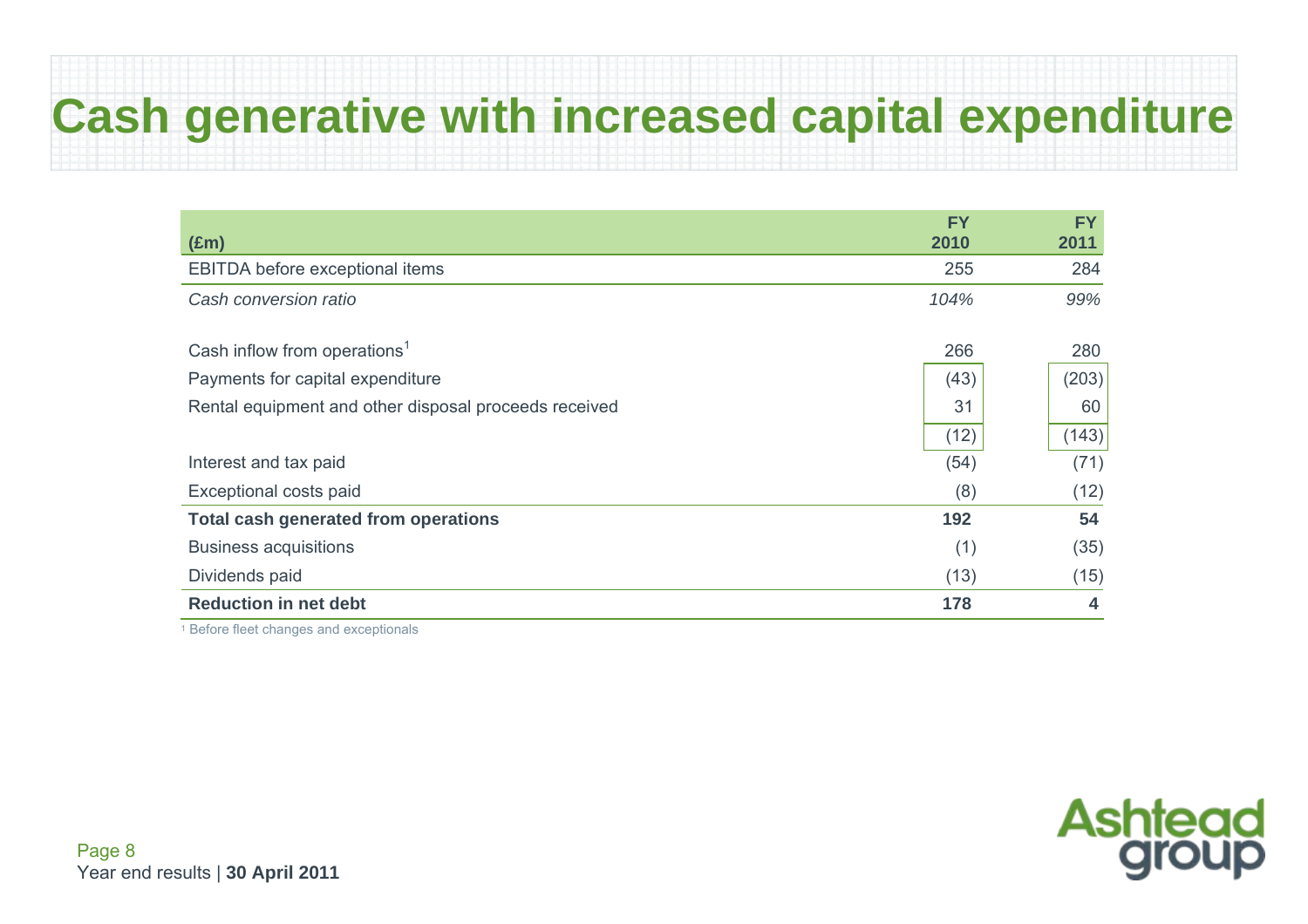### **Debt leverage Net debt to EBITDA now back to our target 2-3x range**

| $(\text{Em})$                          | <b>April</b><br>2010 | <b>April</b><br>2011 |
|----------------------------------------|----------------------|----------------------|
| Net debt at 30 April                   | 1,036                | 829                  |
| <b>Translation impact</b>              | (37)                 | (73)                 |
| Opening debt at closing exchange rates | 999                  | 756                  |
| Change from cash flows                 | (178)                | (4)                  |
| Non-cash movements                     | 8                    | 24                   |
| Net debt at period end                 | 829                  | 776                  |
|                                        |                      |                      |
| Comprising:                            |                      |                      |
| First lien senior secured bank debt    | 368                  | 467                  |
| Second lien secured notes              | 513                  | 325                  |
| Finance lease obligations              | 3                    | 3                    |
| Cash in hand                           | (55)                 | (19)                 |
| <b>Total net debt</b>                  | 829                  | 776                  |

Net debt to EBITDA leverage (x) 3.2 2.7

#### **Interest**

Floating rate: 59% Fixed rate: 41%

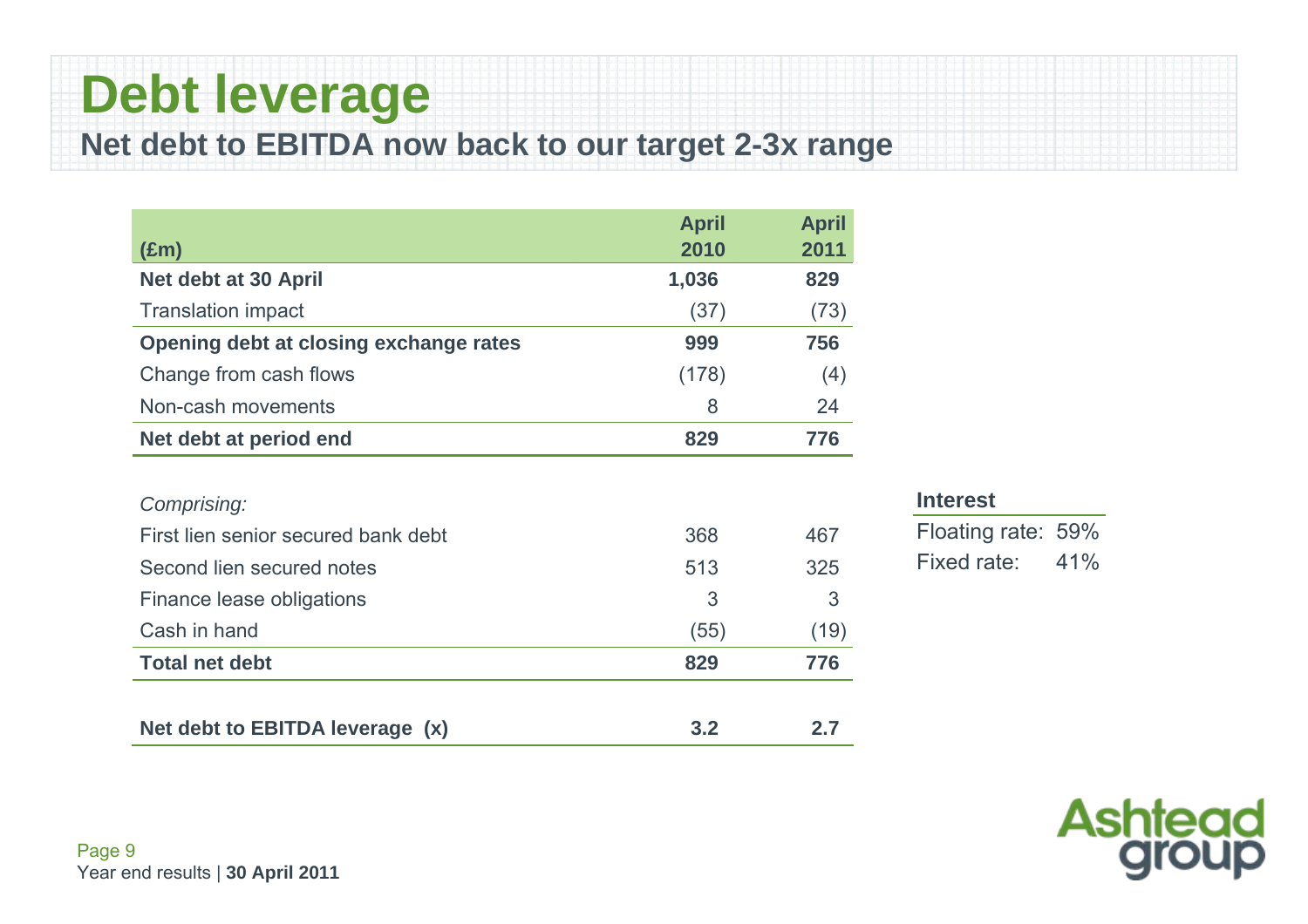# **Stable capital structure with long debt maturities**



- Following March 2011's ABL refinancing, our debt is committed for 5.1 years on average at April 2011
- $\bullet$ Our debt facilities carry no amortisation
- $\bullet$  Our debt package also has no financial monitoring covenants whilst availability exceeds \$168m (April 2011: \$479m)
- $\bullet$  Weighted average cost of debt: ABL: LIBOR + 225bp 2.75% Senior secured notes 9.00%Amortisation of deferred financing costs 0.30% Weighted average interest cost 5.70%

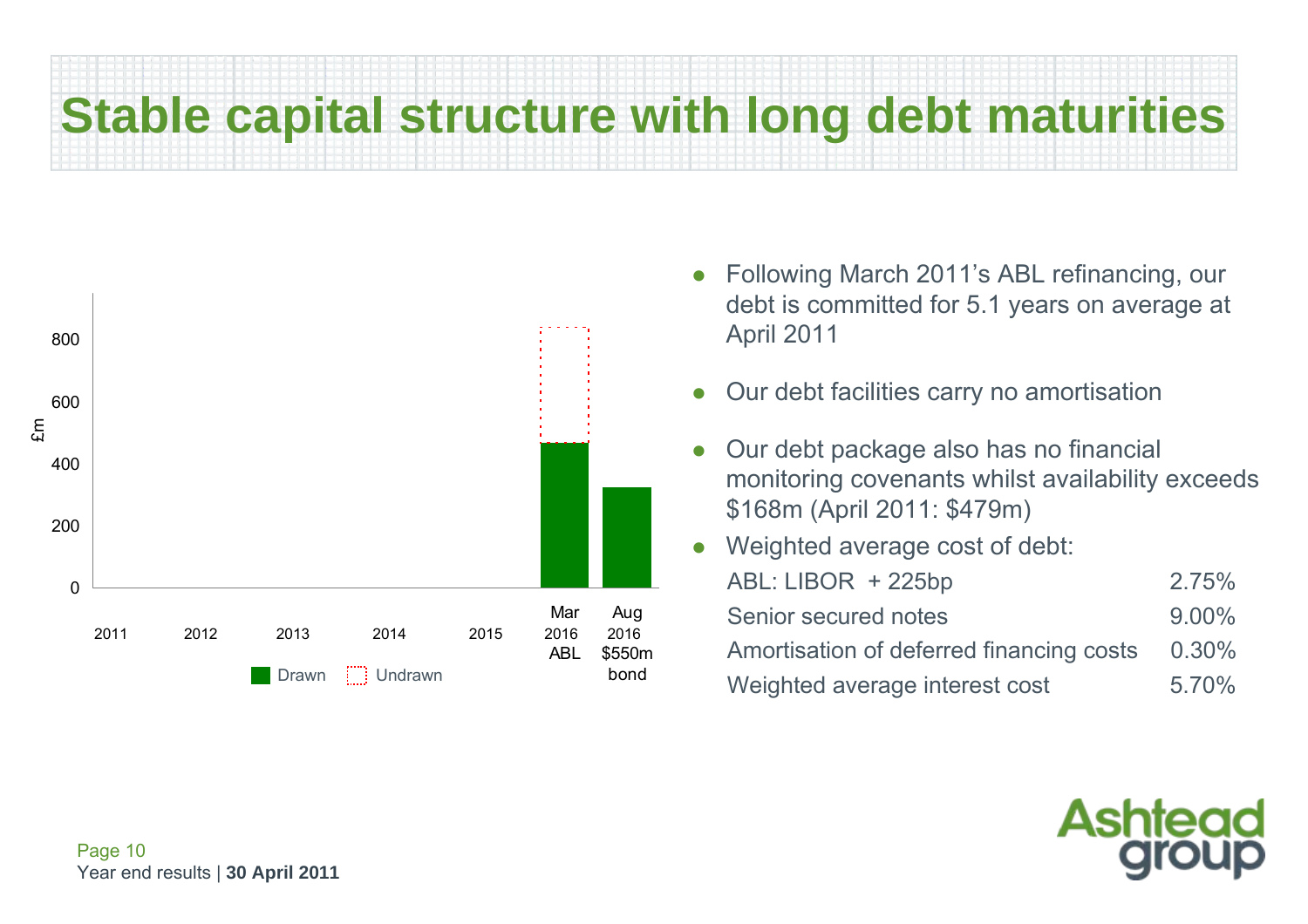# **Cash flow funds organic fleet growth**

| $(\text{Em})$                                                        | 2002  | 2003 | 2004                     | 2005                     | 2006  | 2007  | 2008  | 2009                         | 2010 | 2011  |
|----------------------------------------------------------------------|-------|------|--------------------------|--------------------------|-------|-------|-------|------------------------------|------|-------|
| <b>EBITDA before exceptional items</b>                               | 185   | 150  | 147                      | 170                      | 225   | 310   | 380   | 359                          | 255  | 284   |
| <b>EBITDA</b> margin                                                 | 33%   | 28%  | 29%                      | 32%                      | 35%   | 35%   | 38%   | 33%                          | 30%  | 30%   |
| Cash inflow from operations before fleet changes and<br>exceptionals | 194   | 157  | 140                      | 165                      | 215   | 319   | 356   | 374                          | 266  | 280   |
| Cash conversion ratio                                                | 105%  | 105% | 95%                      | 97%                      | 96%   | 97%   | 94%   | 104%                         | 104% | 99%   |
| Maintenance capital expenditure                                      | (117) | (89) | (83)                     | (101)                    | (167) | (245) | (231) | (236)                        | (43) | (203) |
| Disposal proceeds                                                    | 27    | 29   | 32                       | 36                       | 50    | 78    | 93    | 92                           | 31   | 60    |
| Interest and tax                                                     | (47)  | (40) | (33)                     | (31)                     | (41)  | (69)  | (83)  | (64)                         | (54) | (71)  |
| Growth capital expenditure                                           | (86)  | (18) | $\overline{\phantom{a}}$ | (10)                     | (63)  | (63)  | (120) | $\qquad \qquad \blacksquare$ |      |       |
| Dividends paid                                                       | (11)  | (9)  | $\overline{\phantom{a}}$ | $\overline{\phantom{a}}$ | (2)   | (7)   | (10)  | (13)                         | (13) | (15)  |
| Cash available to fund debt paydown or M&A                           | (40)  | 30   | 56                       | 59                       | (8)   | 13    | 5     | 153                          | 187  | 51    |

- $\bullet$ Healthy EBITDA margins ensure significant top line cash generation throughout the cycle
- $\bullet$ Cash from operations funds organic growth investment, tax, interest and dividends
- $\bullet$ Historically, debt has only increased at times of large scale M&A

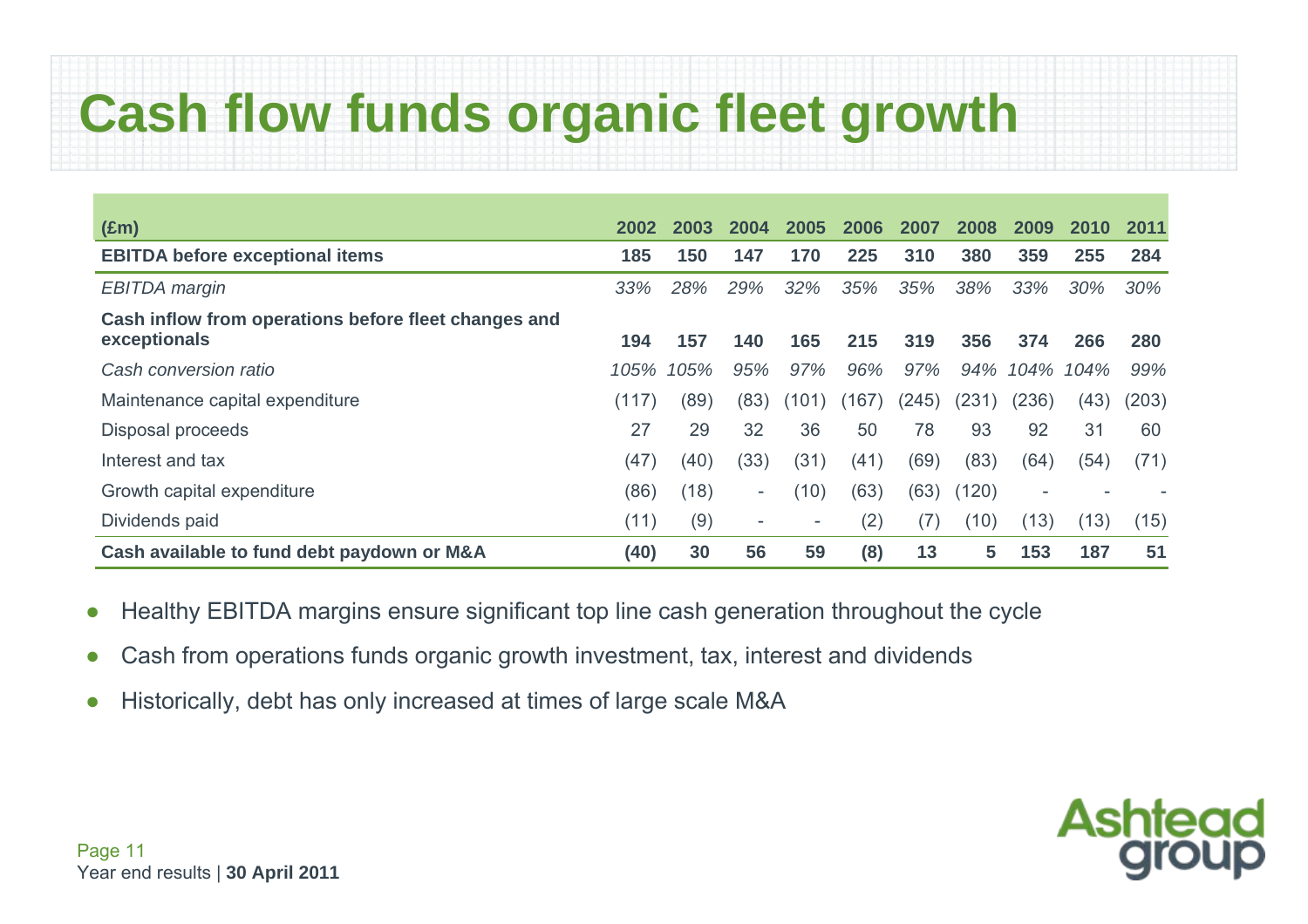# Geoff Drabble **Chief executive**

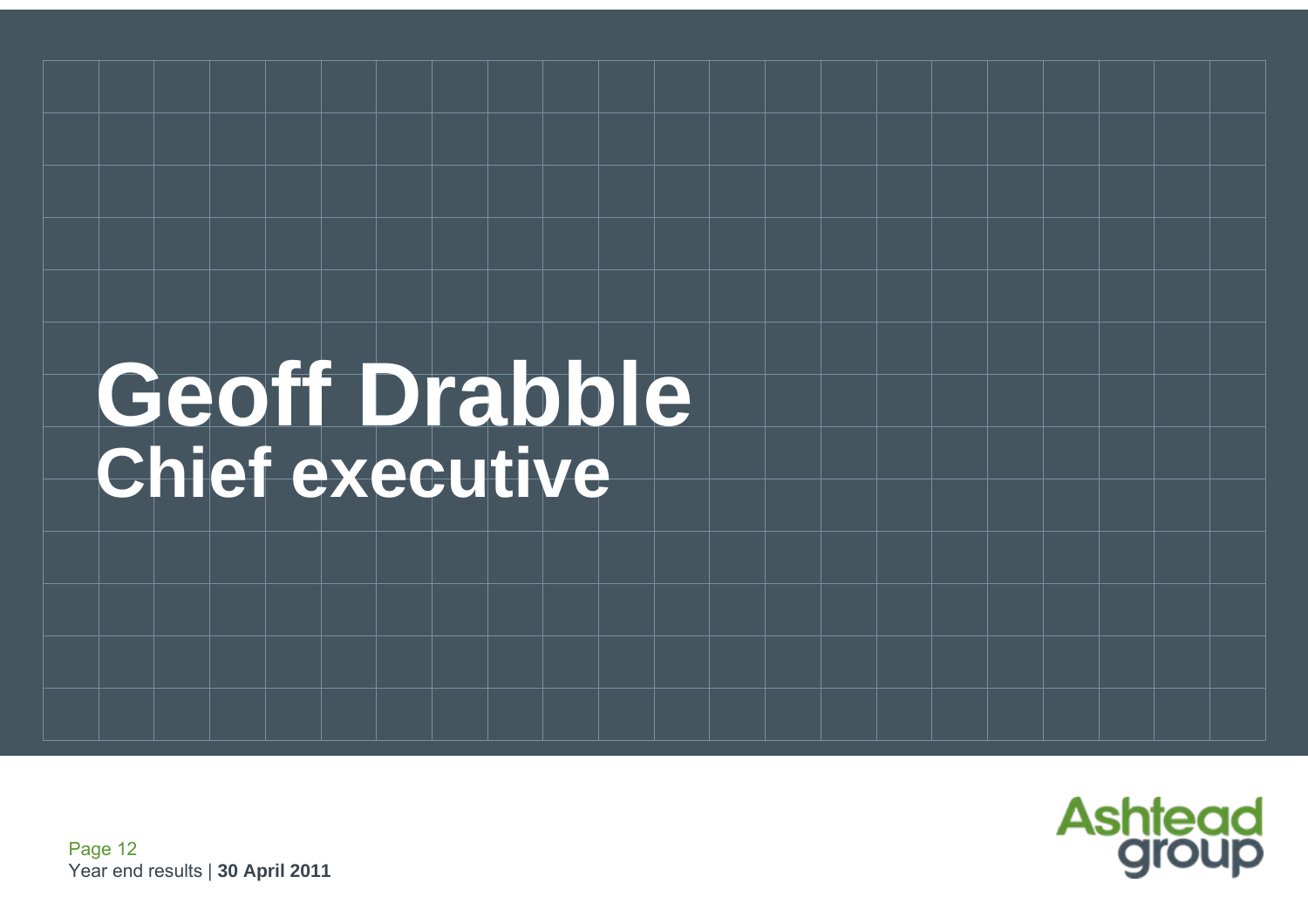

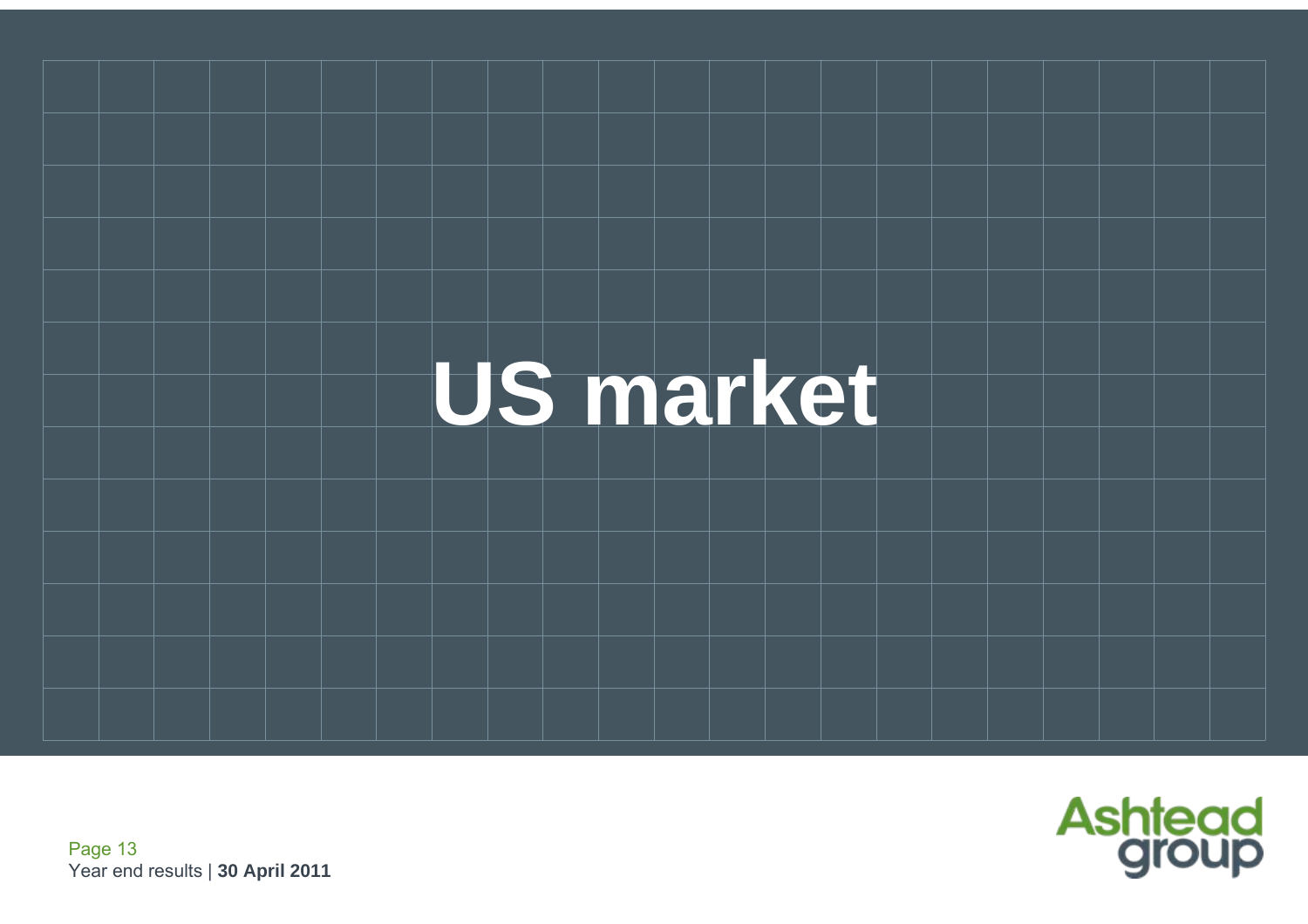### **Sunbelt – revenue drivers Achieved year end goals with strong Q4 performance**

**Average fleet on rent (\$m)**

1,438 <sup>1,459</sup> 1,442 1,306 1,291 1,459 1,525 1,376 1,369 **Q2 +1% +6% Q3 +5%Q1 Q4 +6%**

**Year over year change in yield**



**Physical utilisation**





 $2010$  2011

Page 14 Year end results | **30 April 2011**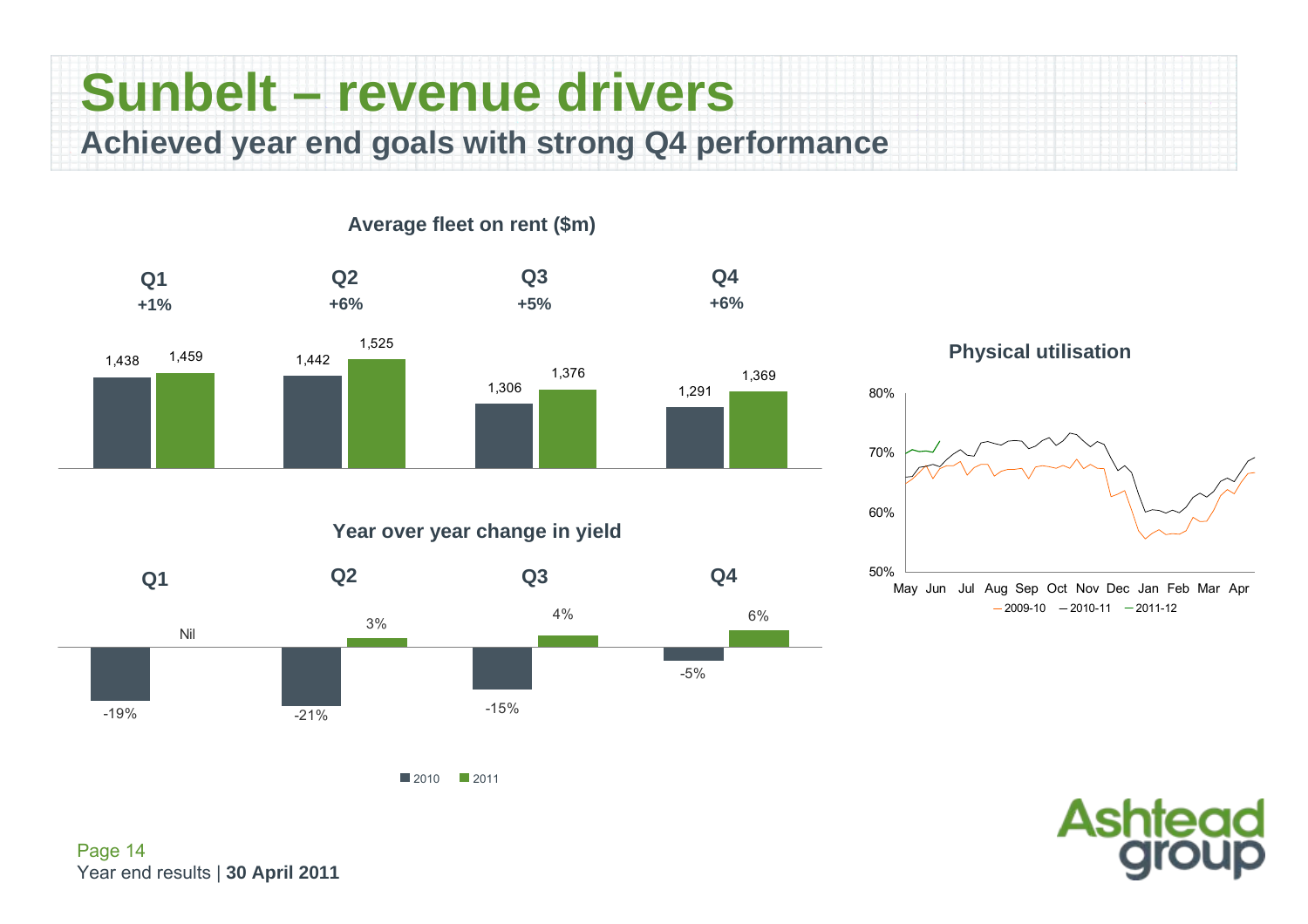## **Sunbelt – revenue drivers**

**Discipline in winter rates supported by spring/summer investment programme**

- $\bullet$ Record physical utilisation in October 2010
- ●Focused on yield gap over the winter
- ● Placed early order commitment for 2011 season capex:
	- Secured pricing and delivery
	- Energised business in spring 79% of fleet delivered in May put on rent in May
	- Supports yield initiative price improvement on new fleet 5-10%

|                      | <b>Received</b><br>Q4 | On order<br>for Q1 | Full year outlook<br>2011-12 |
|----------------------|-----------------------|--------------------|------------------------------|
| Capital expenditure  | \$125m                | \$200m             | \$400m                       |
| Average fleet growth | 0%                    | $1\% - 3\%$        | $1\% - 3\%$                  |

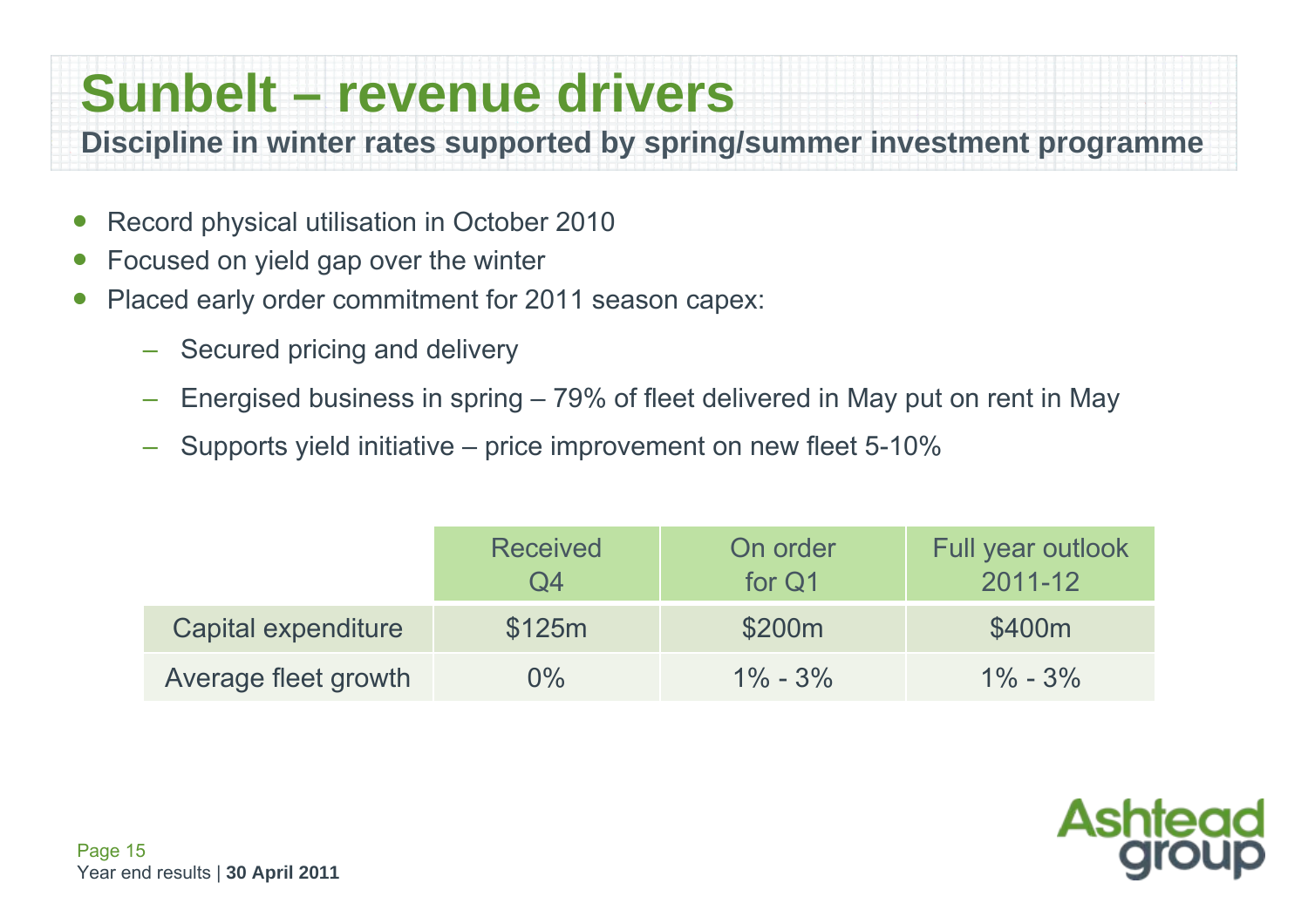### **This supports a strong start to year**

- $\bullet$ May total rental revenues +21%, pure rental revenue +15%
- ●Carried forward momentum
- ●Contribution from natural events – tornados and floods
- ●However, improvement is widespread both in terms of geography and equipment type

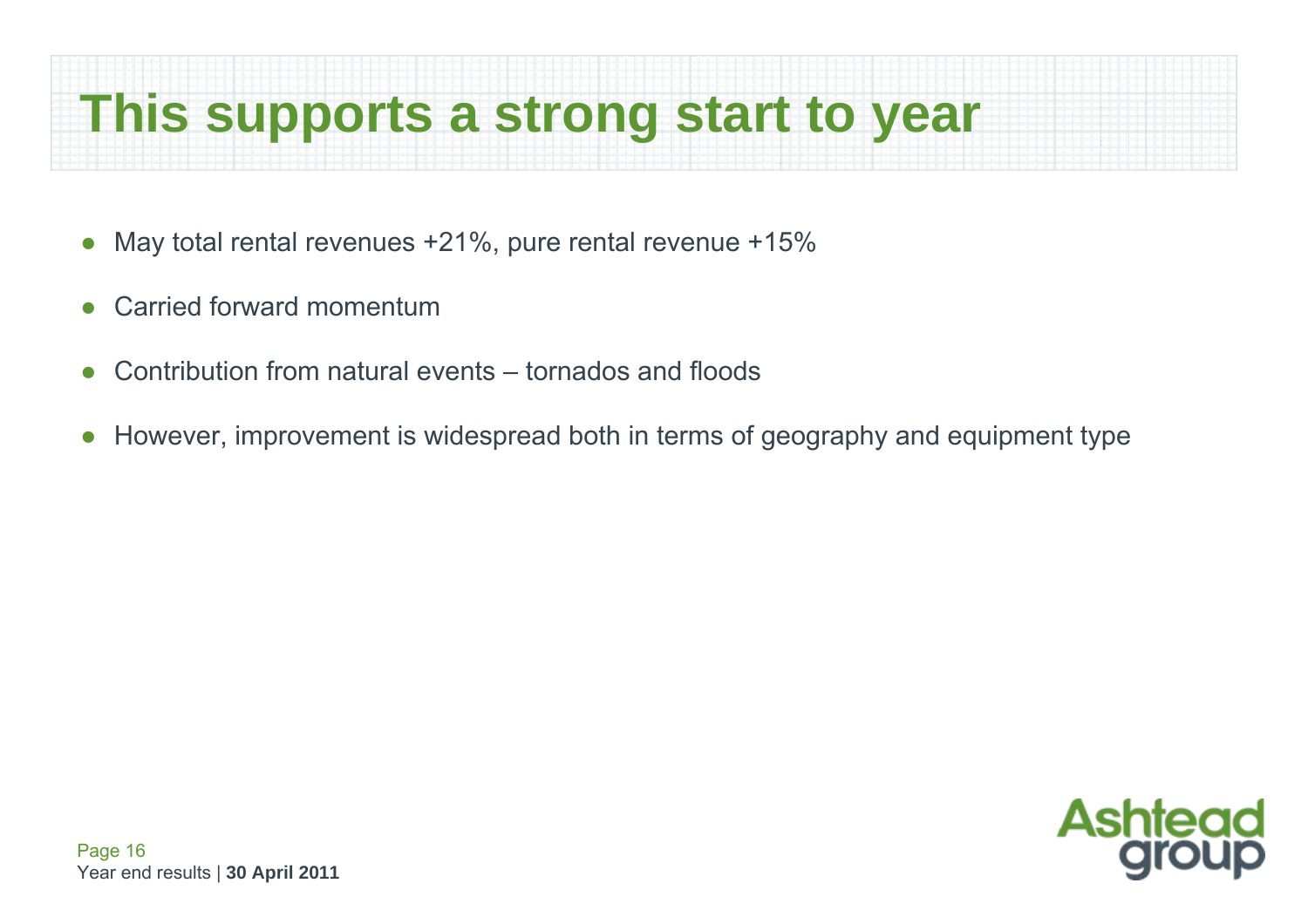### **Focus remains on "drop through" Care required in understanding revenue growth**

| \$m\$               | May $10$ |     | May 11 Change % | Q4 10 |     | Q4 11 Change % |
|---------------------|----------|-----|-----------------|-------|-----|----------------|
| Pure rental         | 69       | 79  | 15              | 183   | 206 | 13             |
| <b>Ancillaries</b>  | 17       | 25  | 49              | 47    | 67  | 42             |
| <b>Total rental</b> | 86       | 104 | 21              | 230   | 273 | 19             |

●Retain guidance of c70% drop through on rental revenue (excluding the effect of Empire)

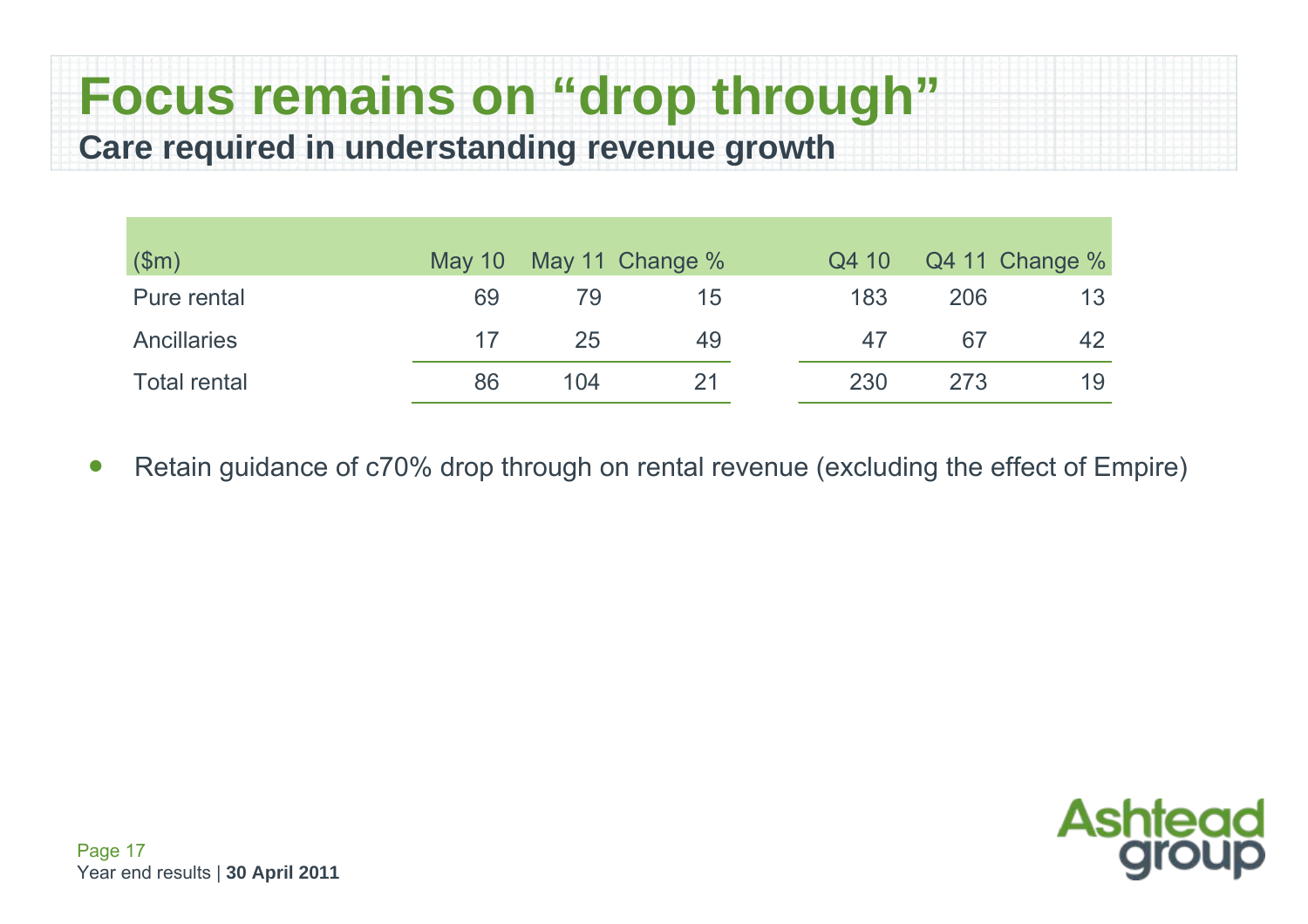### **Good early progression in RoI Strong base in weak market – key focus as we balance fleet growth and yield**



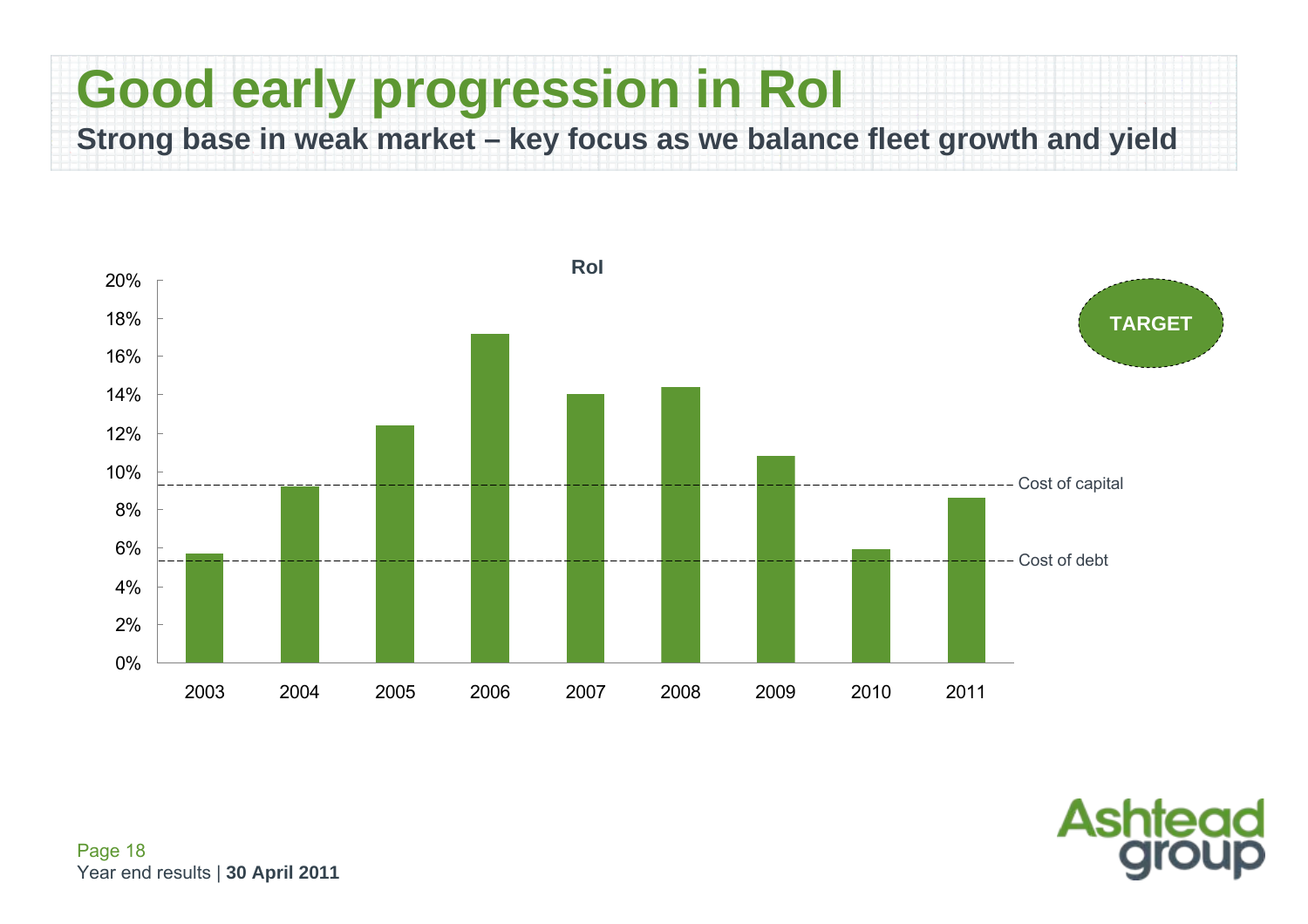### **2010 US construction volume was lowest level since 1983 – no material improvement in 2011**



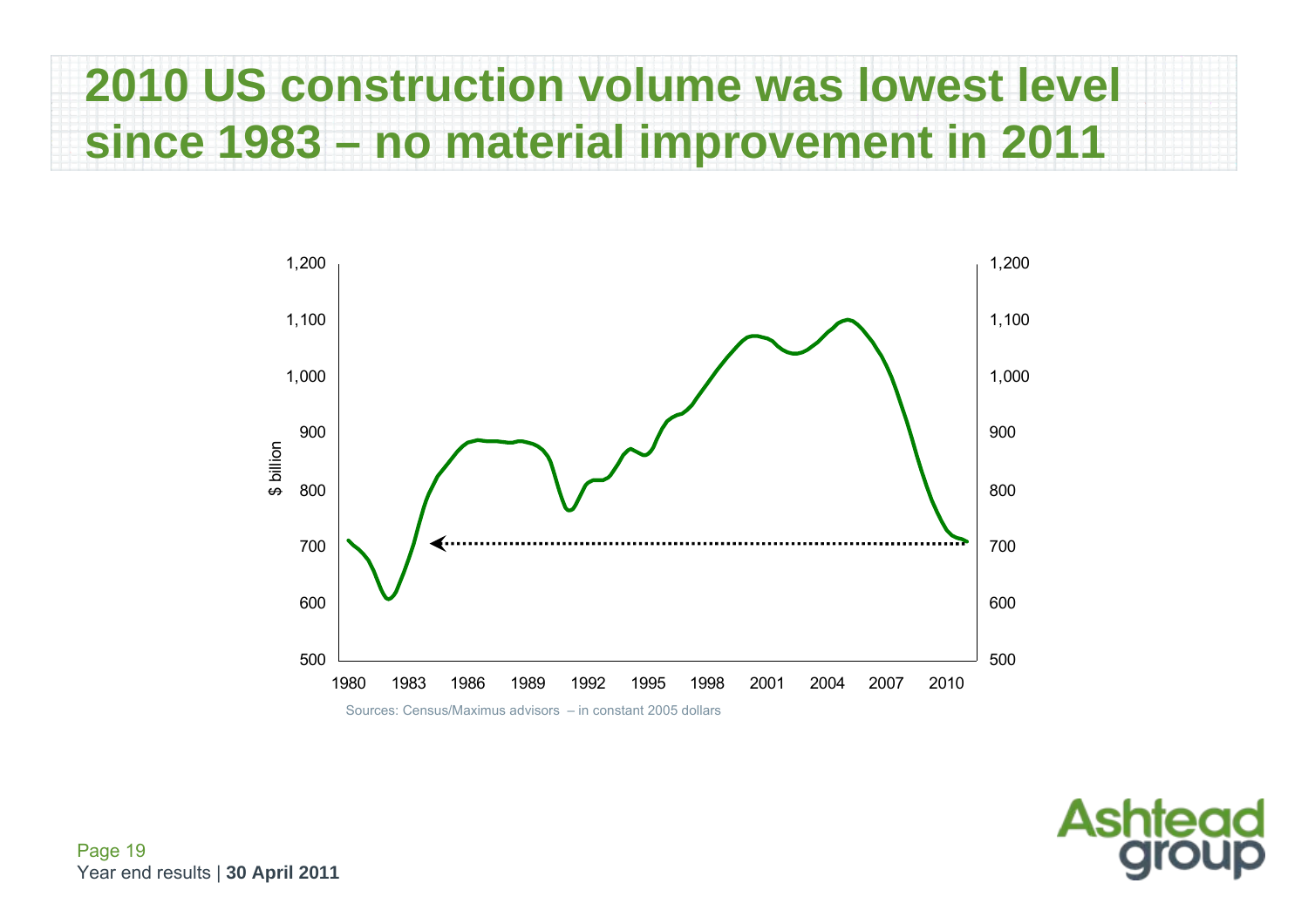### **US macro lead indicators suggest at or near bottom Although unemployment and fuel inflation remain drags**



#### **Commercial and industrial loan credit standards start to ease**



Page 20 Year end results | **30 April 2011**

#### **Architectural billings index**

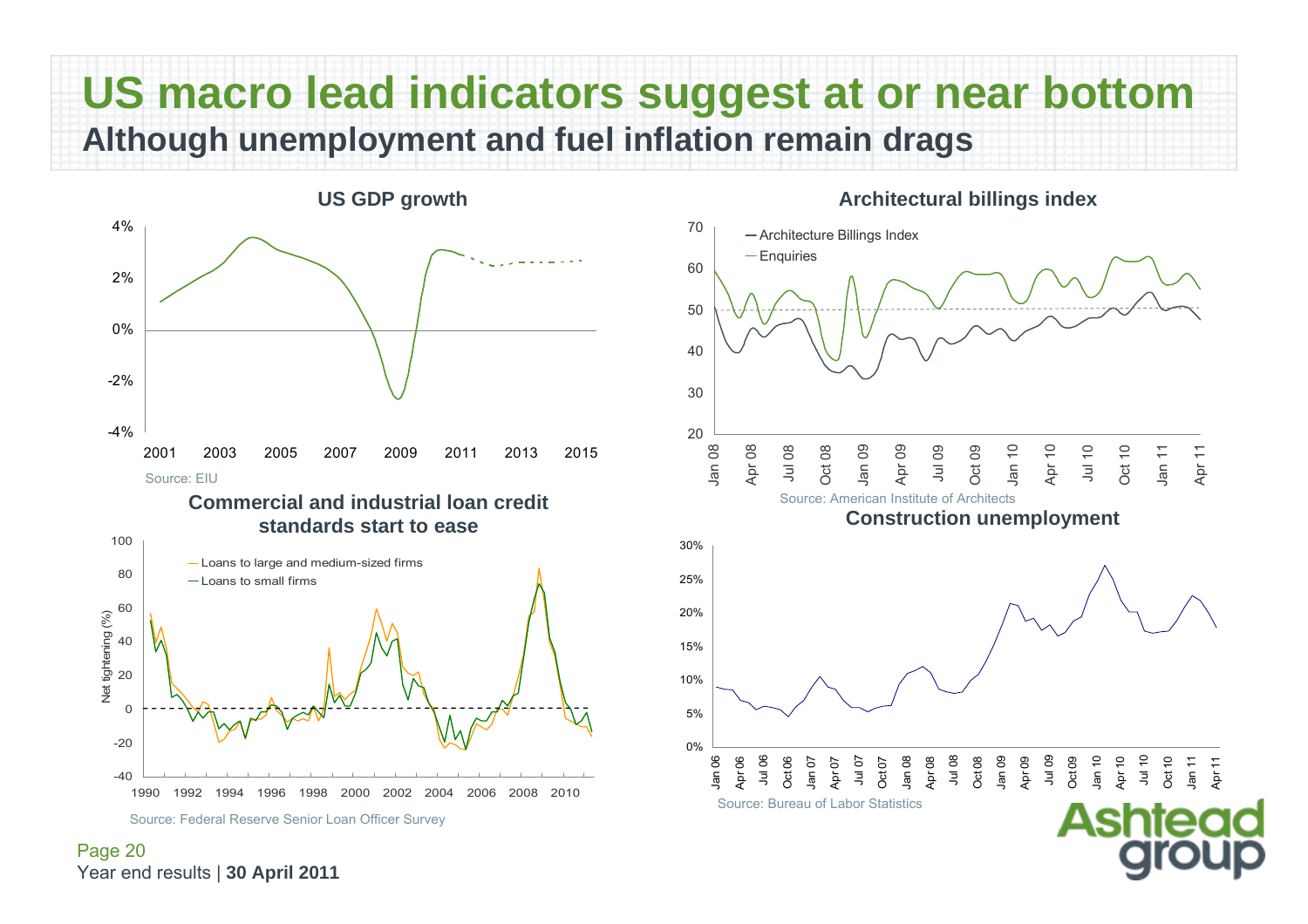### **Industry specific lead indicators are more encouraging**





**Q1 2011 construction starts over prior year US construction starts**

Source: McGraw Hill Construction

#### Page 21 Year end results | **30 April 2011**



2003 2005 2007 2009 2011F 2013F 2015F2015F Source: Maximus Advisors May 2011 US construction forecast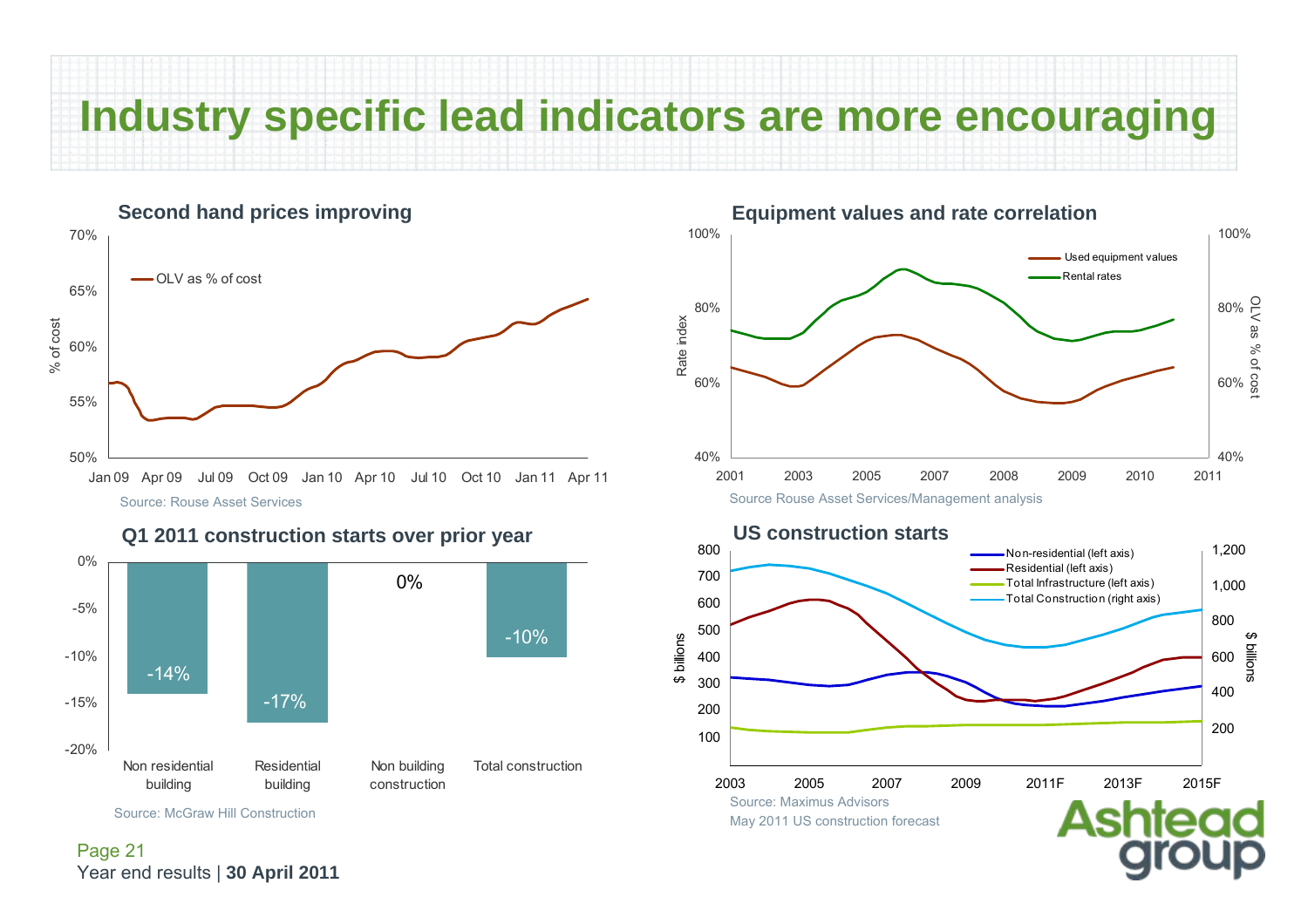## **Debate on pace of recovery**

### Construction forecast

|                       | 2011  | 2012 | 2013 |
|-----------------------|-------|------|------|
| <b>Global Insight</b> | $0\%$ | 17%  | 9%   |
| <b>McGraw-Hill</b>    | 5%    | 24%  | 33%  |
| <b>Maximus</b>        | $1\%$ | 9%   | 12%  |

- ●Recovery has been "pushed back"
- ●Now looking at 2012 vs 2011
- ●Variation in forecasts due largely to assumptions in residential

#### BUT

- ●Q1 2011 construction starts -10%
- ●Q4 2010/11 Sunbelt pure rental revenues +13%

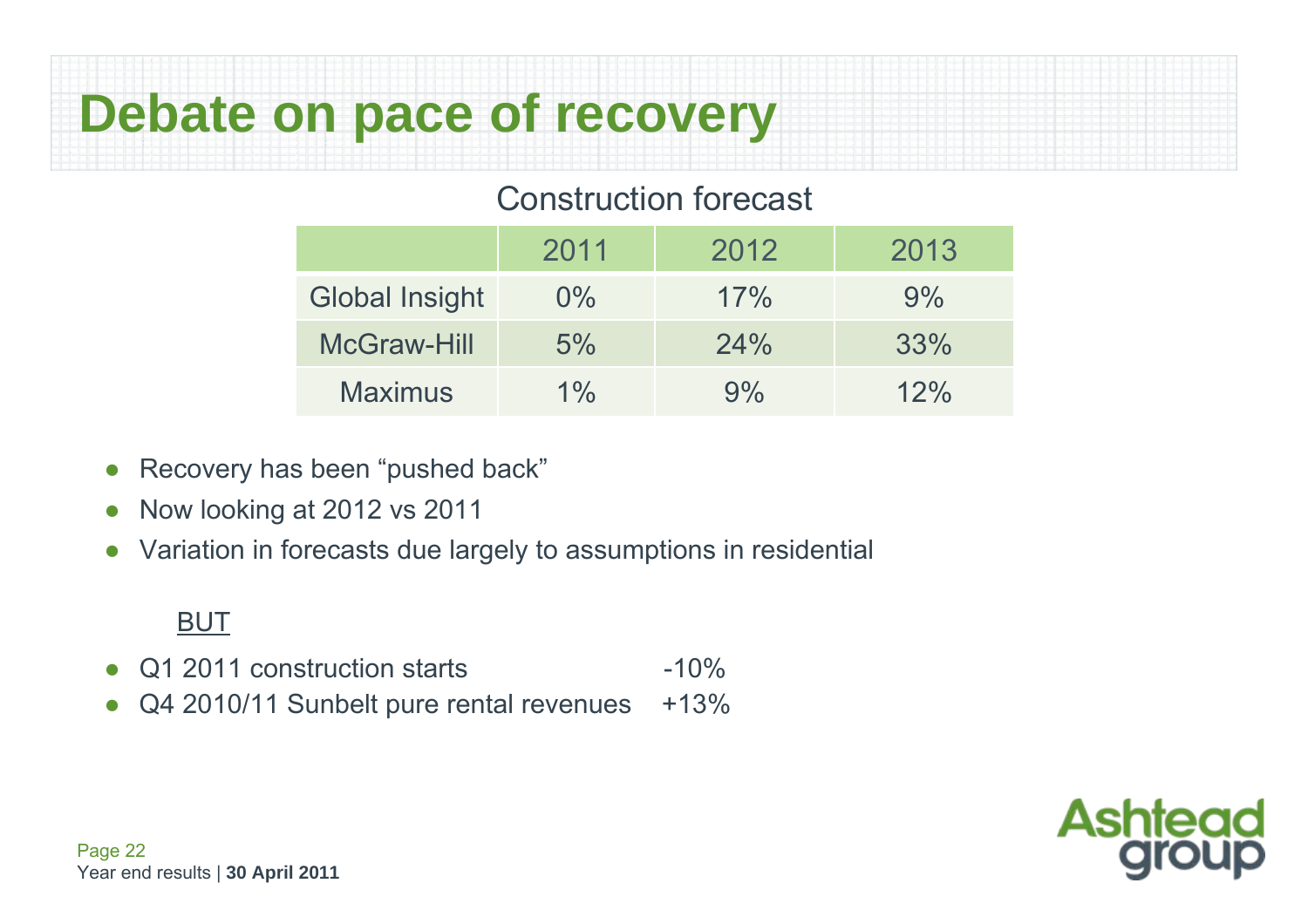### **Gentle recovery in construction markets plus structural change in rental provides clear medium term growth opportunity**





Uncertain outlook and lack of finance drives outsourcing



Every 1% increase in rental penetration = c\$700m market growth

Page 23 Year end results | **30 April 2011**

5%5%4%6%72%8%Rental penetration **Industry fleet** Fragmentation **Industry fleet** Industry fleet

URI

Sunbelt **RSC**  $HERC$ ■ Top 5-10 Others

80%85%90%95%100%Dec06Mar07 07 07 JunSep DecMar08Jun08Sep 08Dec08Mar09Jun09Sep 09Dec09Mar10Jun10Sep 10Dec10Mar11‐ 14%Source: Rouse Asset Services

- 
- ● Larger players getting bigger due to fleet size and mix along with a broad geographical base
- $\bullet$ 2nd tier likely to be squeezed
- ● Well financed locals may do well as they fill gaps left by rationalisation
- $\bullet$  But many other locals reliant on low cost lease finance will be significantly challenged
- ● Small recovery in demand will generate equipment shortages
- ● Likely to see long lead times from manufacturers
- ● Large well financed rental companies consume the available capacity – further driving penetration

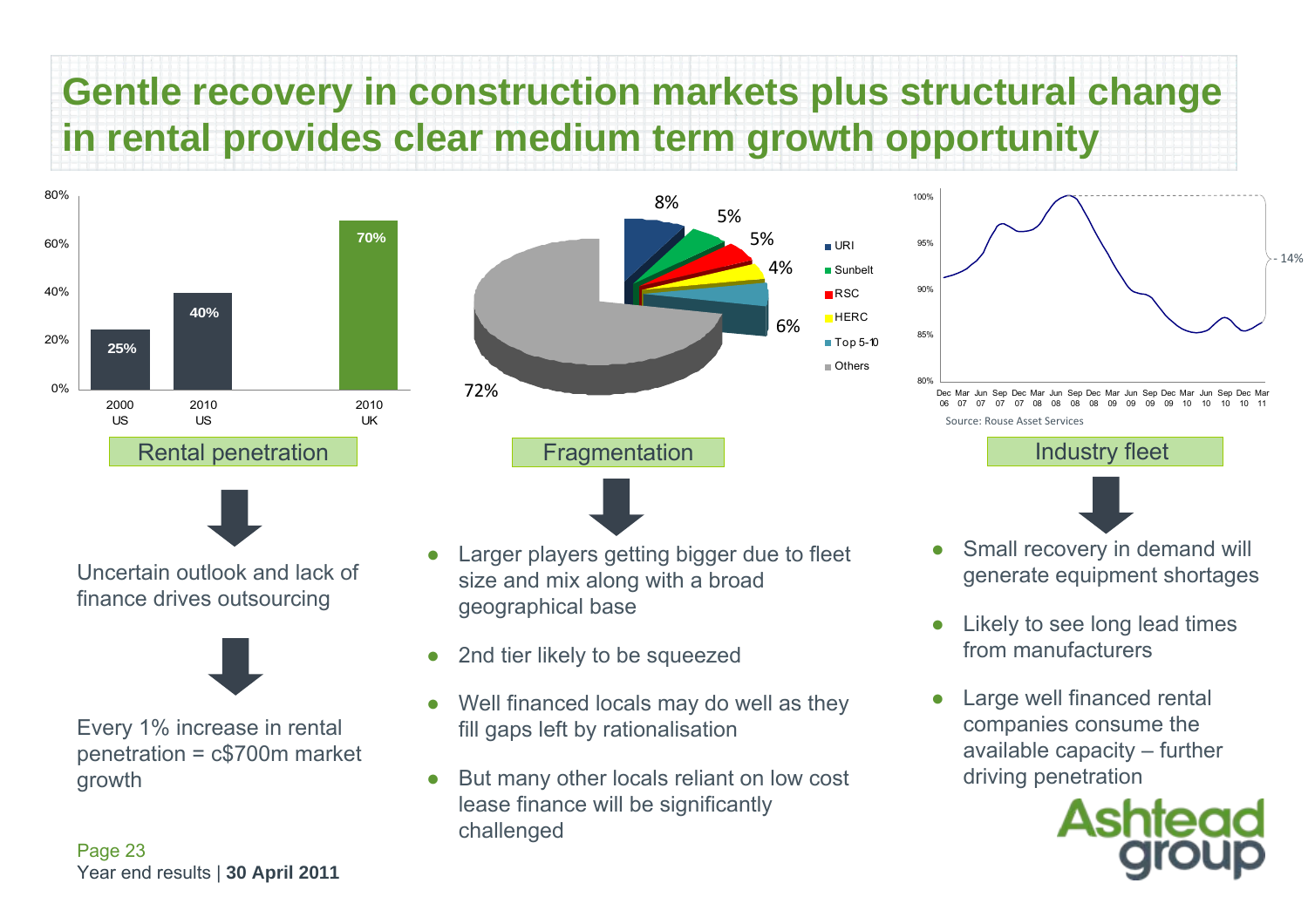### **Gentle recovery in construction markets plus structural change in rental provides clear medium term growth opportunity**



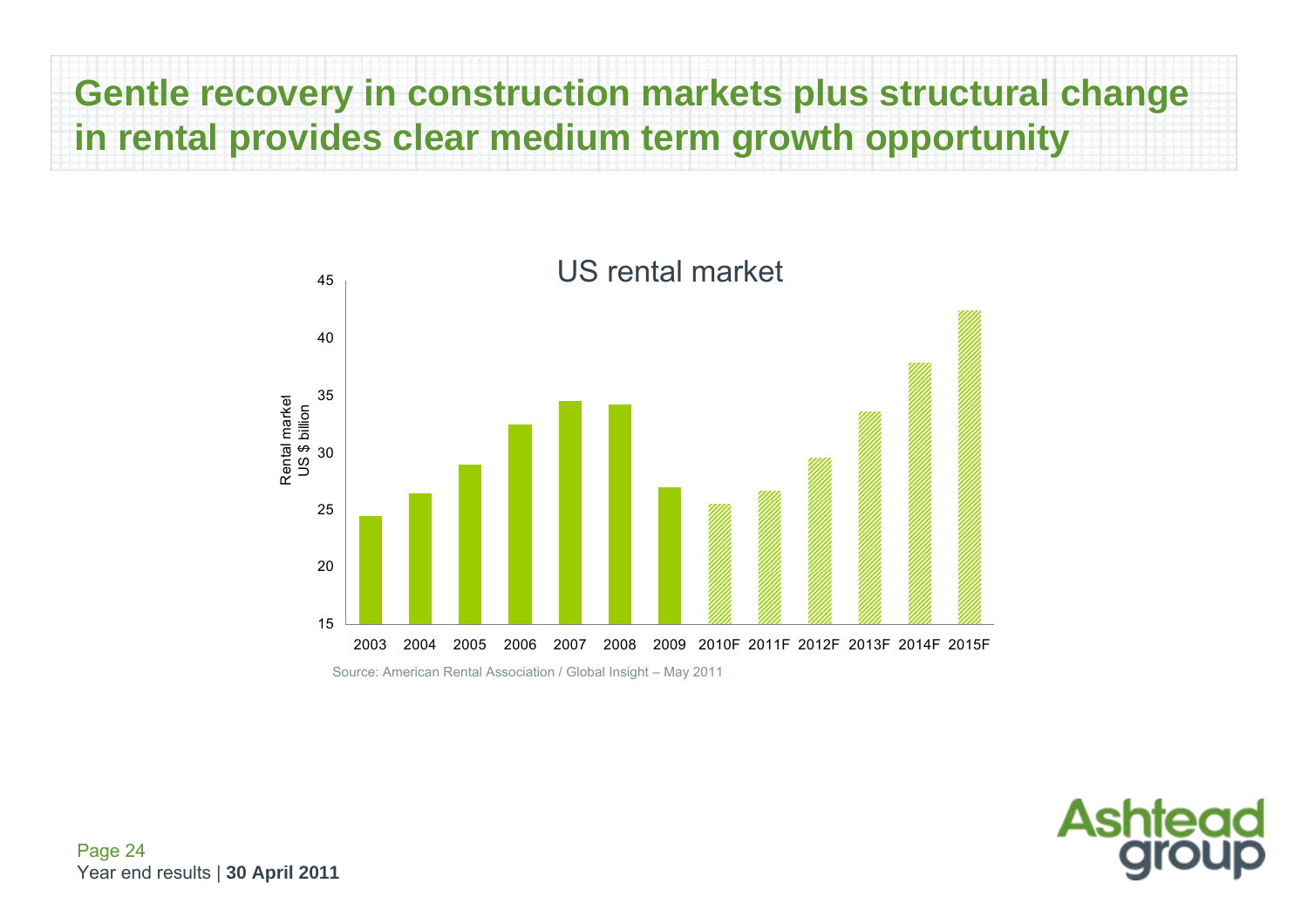

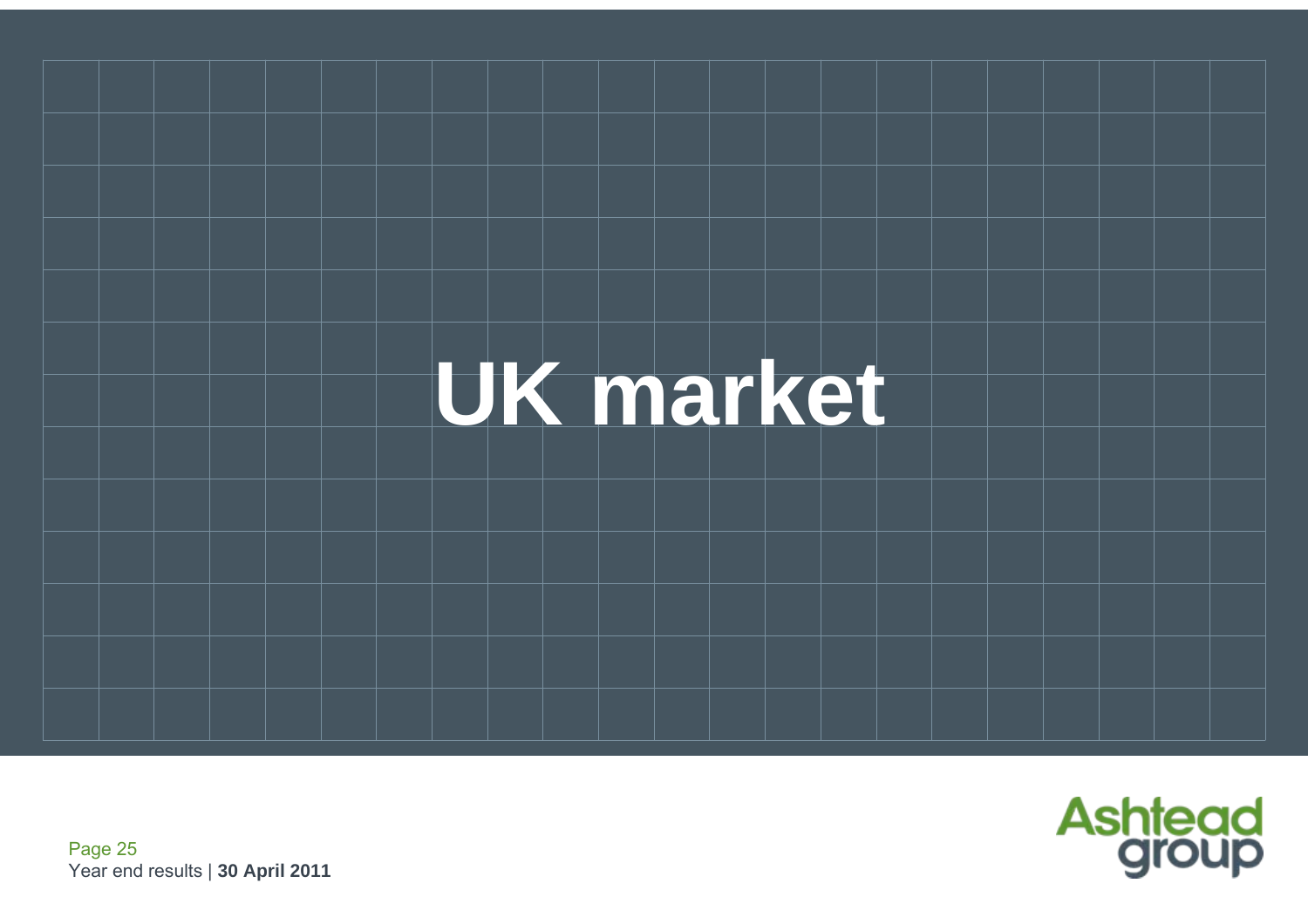### **Revenue drivers – A-Plant Improving Q4 metrics**



#### **Average fleet on rent (£m)**

Page 26 Year end results | **30 April 2011**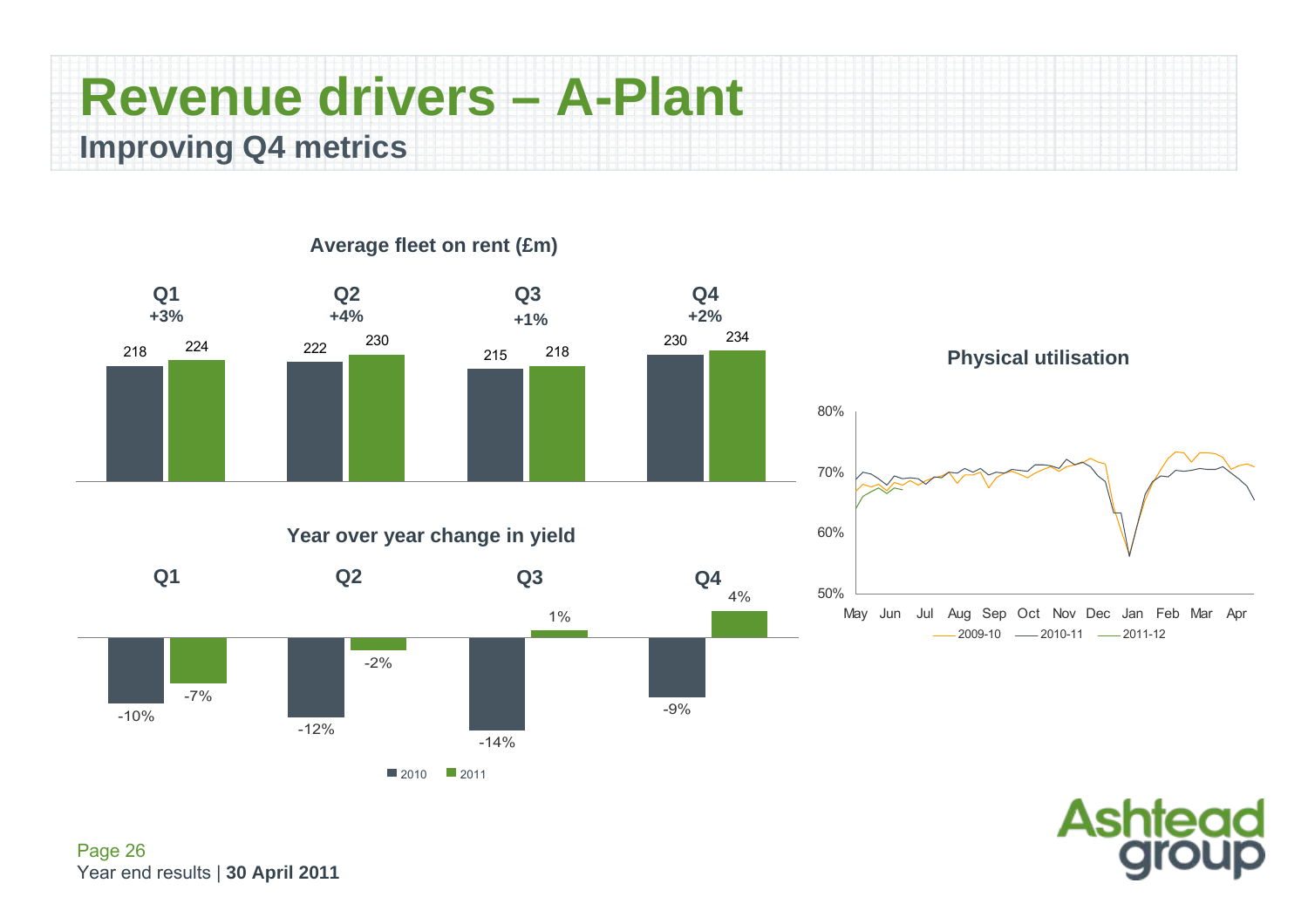

#### **Total UK construction output**



#### **Public and private growth rates**

|                      | 2011    | 2012     | 2013     |
|----------------------|---------|----------|----------|
| <b>Public sector</b> | $-8.3%$ | $-11.3%$ | $-9.4\%$ |
| Private sector       | $+3.9%$ | $+3.1%$  | $+5.1%$  |
| Total                | $-0.8%$ | $-2.0\%$ | $+0.5%$  |

- public sector now 40% of total
- public sector construction spending to fall from 3.6% of GDP in 2009/10 to 1.25% of GDP in 2013/14

Source: ONS, Construction Products Association

- $\bullet$  Outlook is uncertain. Mood of customer base also remains cautious. Pace of private sector "plugging the gap" unclear
- $\bullet$  Will benefit from defleeting in the industry which is now greater than the US for the large rental companies
- $\bullet$ We are positioned to perform relatively well and will continue to focus on our core markets
- $\bullet$ However, in the short term, returns are likely to remain low without structural change



Page 27 Year end results | **30 April 2011**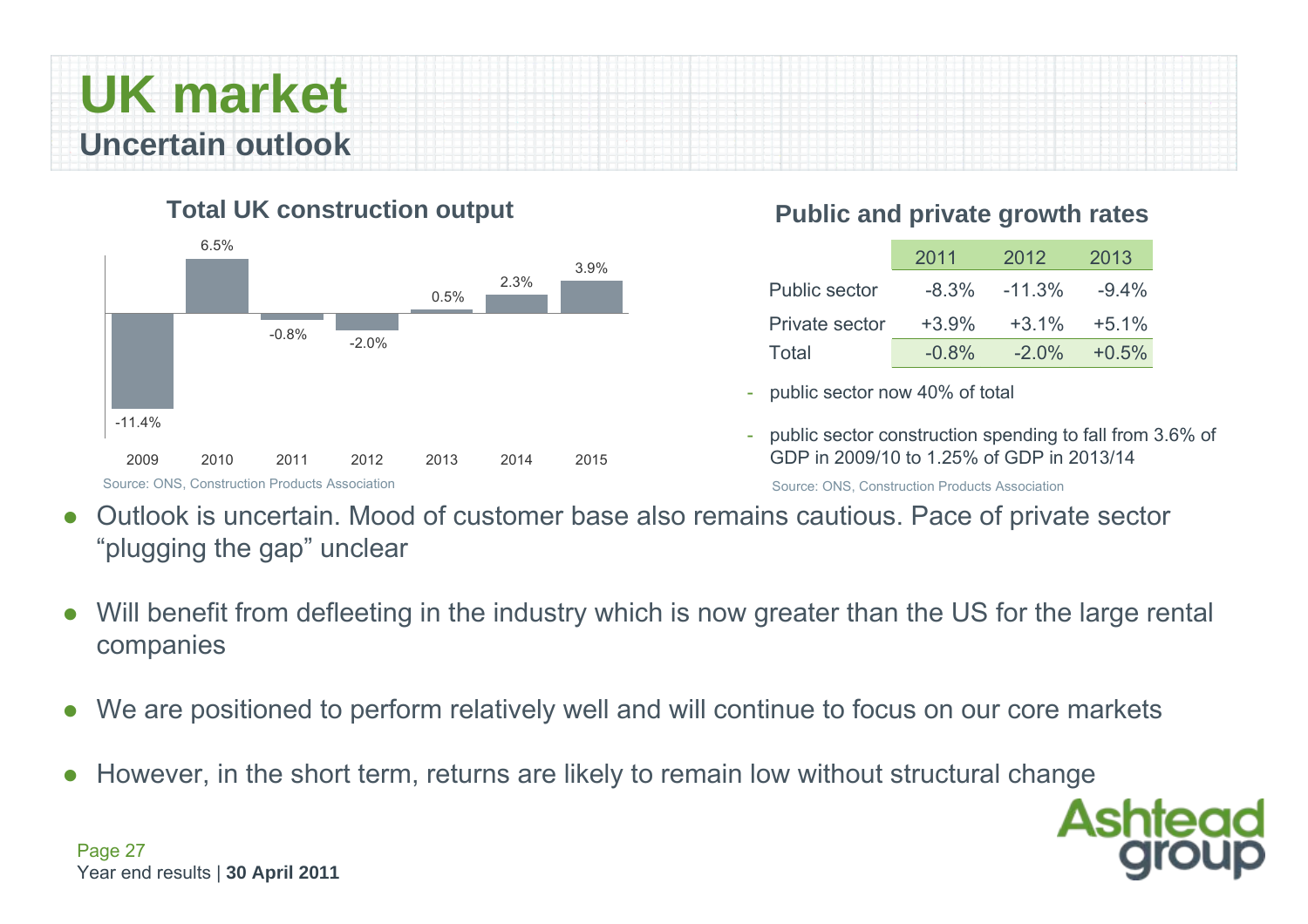### **A-Plant outlook Improving Q4 but long way to acceptable returns**

- ●May rental revenue +11%
- ●Industry generally showing improvement from bottom of the market
- ●However, long journey for the industry to acceptable returns in current market

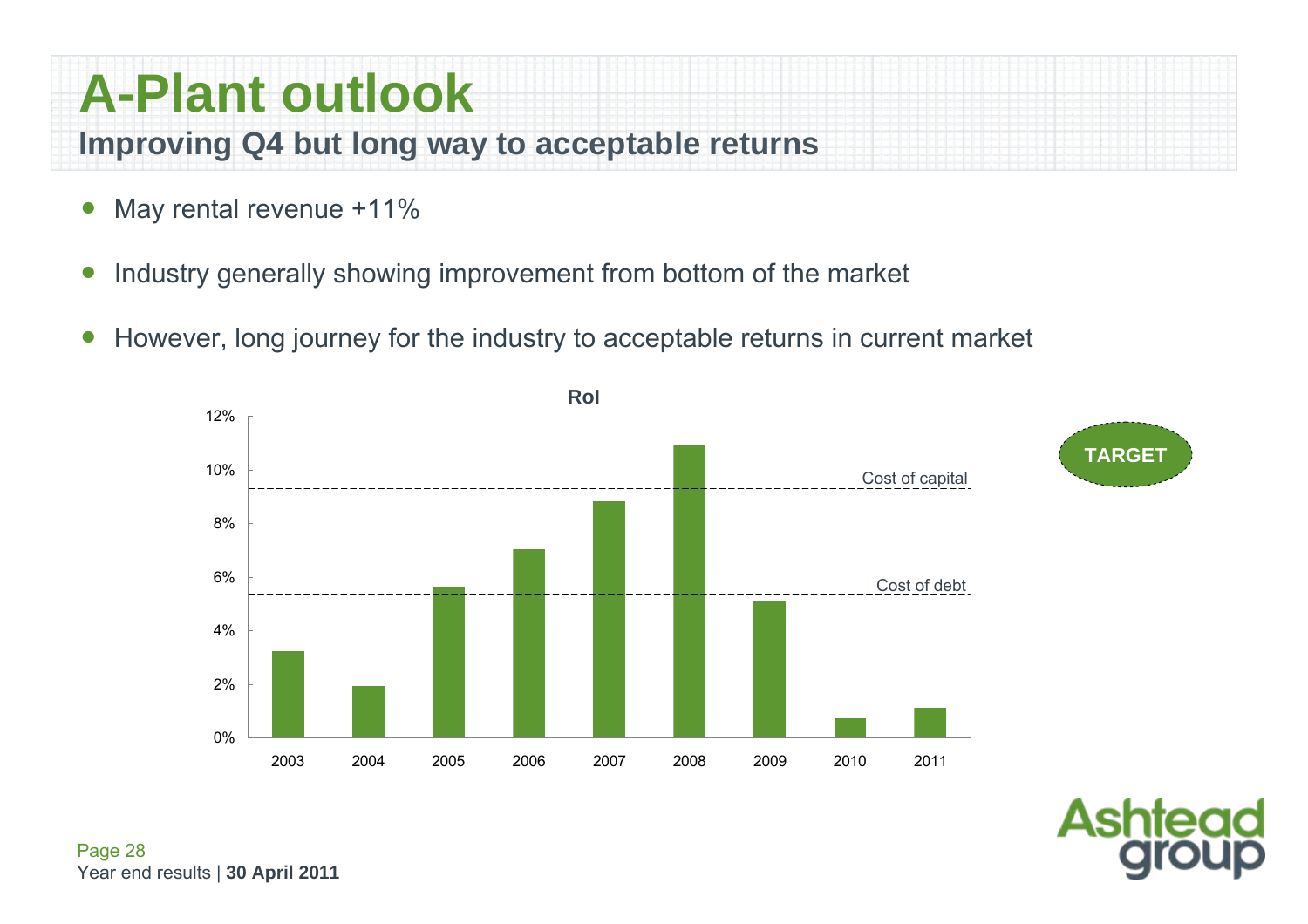

- ● Good improvement in profitability in 2010/11 with momentum carried into the new financial year
- ●Continued investment in the business to support medium-term strategy
- $\bullet$  End construction markets at historical lows with only modest recovery anticipated in the US and further declines likely in the UK
- $\bullet$ Continued emphasis on "self help"
- ● Further strengthening of position despite weak markets and therefore excellent base to exceed previous peak returns as markets recover

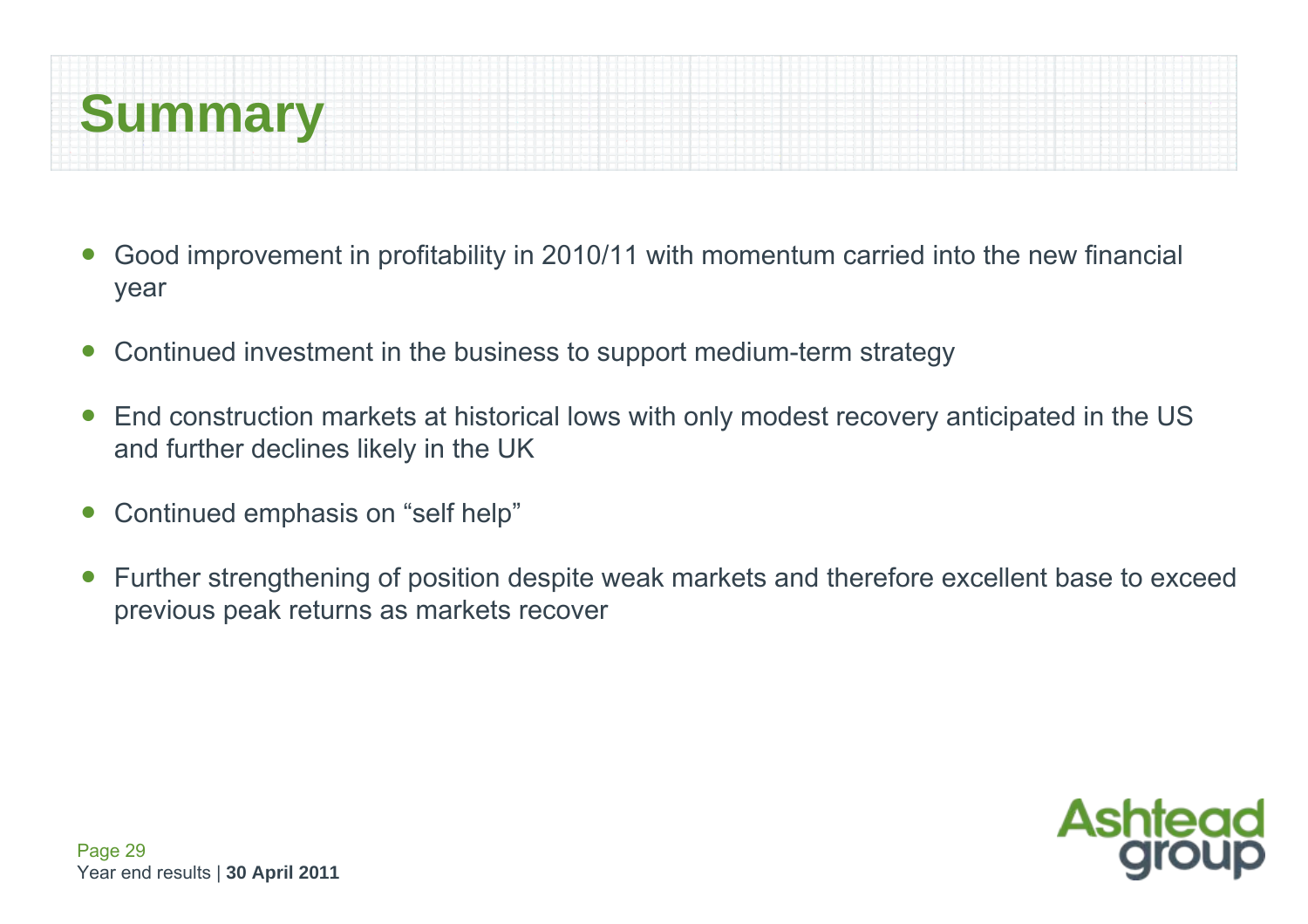

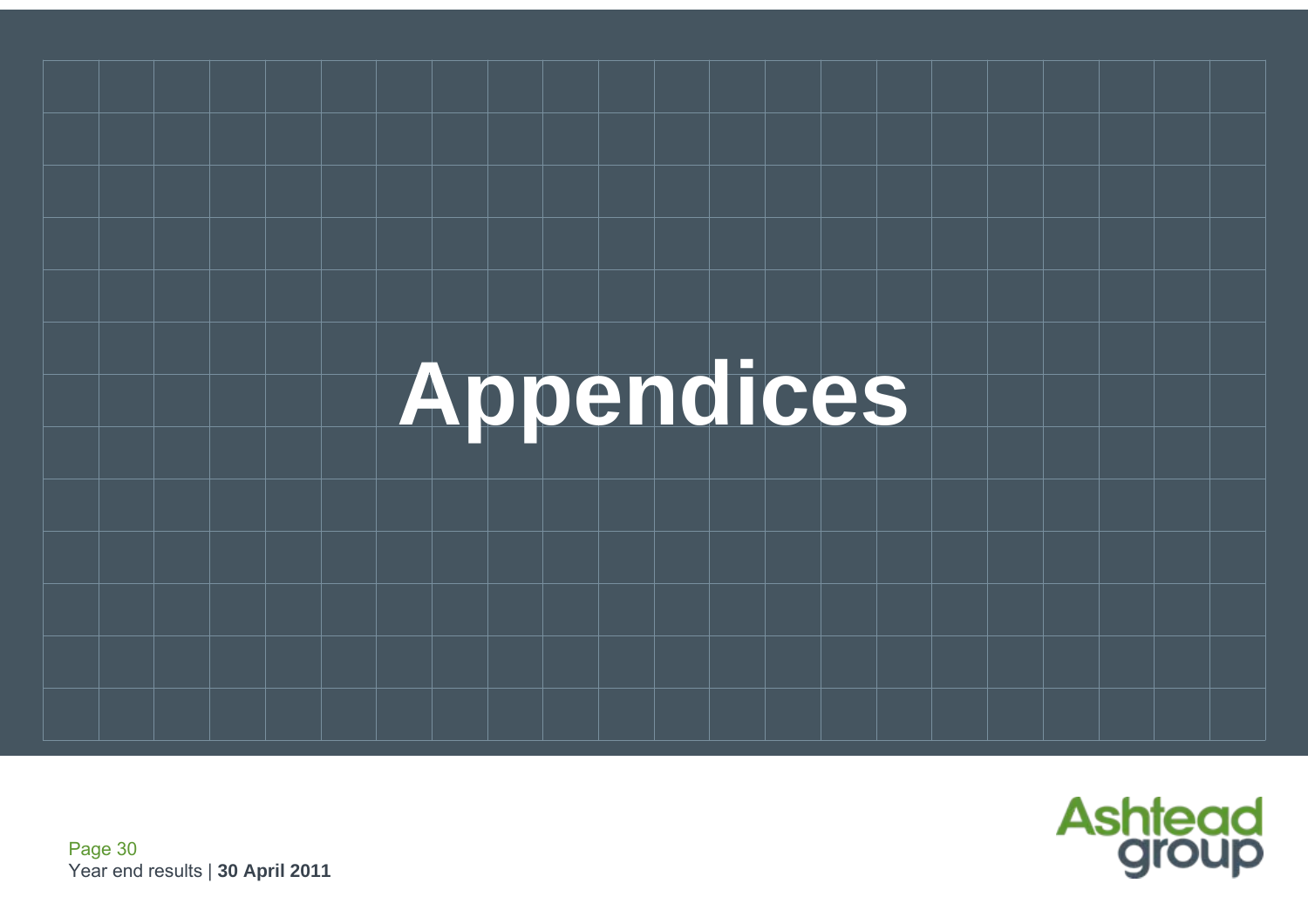## **Divisional performance – fourth quarter**

|                                                         | <b>Revenue</b>           |                          |               | <b>EBITDA</b> |       |        | <b>Profit</b> |        |         |
|---------------------------------------------------------|--------------------------|--------------------------|---------------|---------------|-------|--------|---------------|--------|---------|
|                                                         | 2010                     | 2011                     | <b>Change</b> | 2010          | 2011  | change | 2010          | 2011   | change  |
| Sunbelt (\$m)                                           | 259.2                    | 321.0                    | $+24%$        | 81.4          | 90.2  | $+11%$ | 24.4          | 33.7   | $+38%$  |
|                                                         |                          |                          |               |               |       |        |               |        |         |
| Sunbelt (£m)                                            | 169.0                    | 198.2                    | $+17%$        | 53.2          | 55.4  | $+4%$  | 16.0          | 20.5   | $+28%$  |
| A-Plant                                                 | 41.1                     | 44.6                     | $+9%$         | 10.0          | 9.8   | $-2%$  | 0.5           | (0.4)  | $-185%$ |
| Group central costs                                     | $\overline{\phantom{0}}$ | $\overline{\phantom{a}}$ |               | (1.9)         | (1.9) | $+3%$  | (1.9)         | (1.9)  | $+3%$   |
|                                                         | 210.1                    | 242.8                    | $+16%$        | 61.3          | 63.3  | $+3%$  | 14.6          | 18.2   | $+24%$  |
| Net financing costs                                     |                          |                          |               |               |       |        | (17.7)        | (15.5) | $-13%$  |
| Profit/(loss) before tax, exceptionals and amortisation |                          |                          |               |               |       |        | (3.1)         | 2.7    | $-187%$ |
| Exceptional items and amortisation                      |                          |                          |               |               |       |        | 5.0           | (22.6) |         |
| Profit/(loss) before taxation                           |                          |                          |               |               |       |        | 1.9           | (19.9) |         |
| <b>Taxation</b>                                         |                          |                          |               |               |       |        | (0.6)         | 6.9    |         |
| Profit/(loss) after taxation                            |                          |                          |               |               |       |        | 1.3           | (13.0) |         |

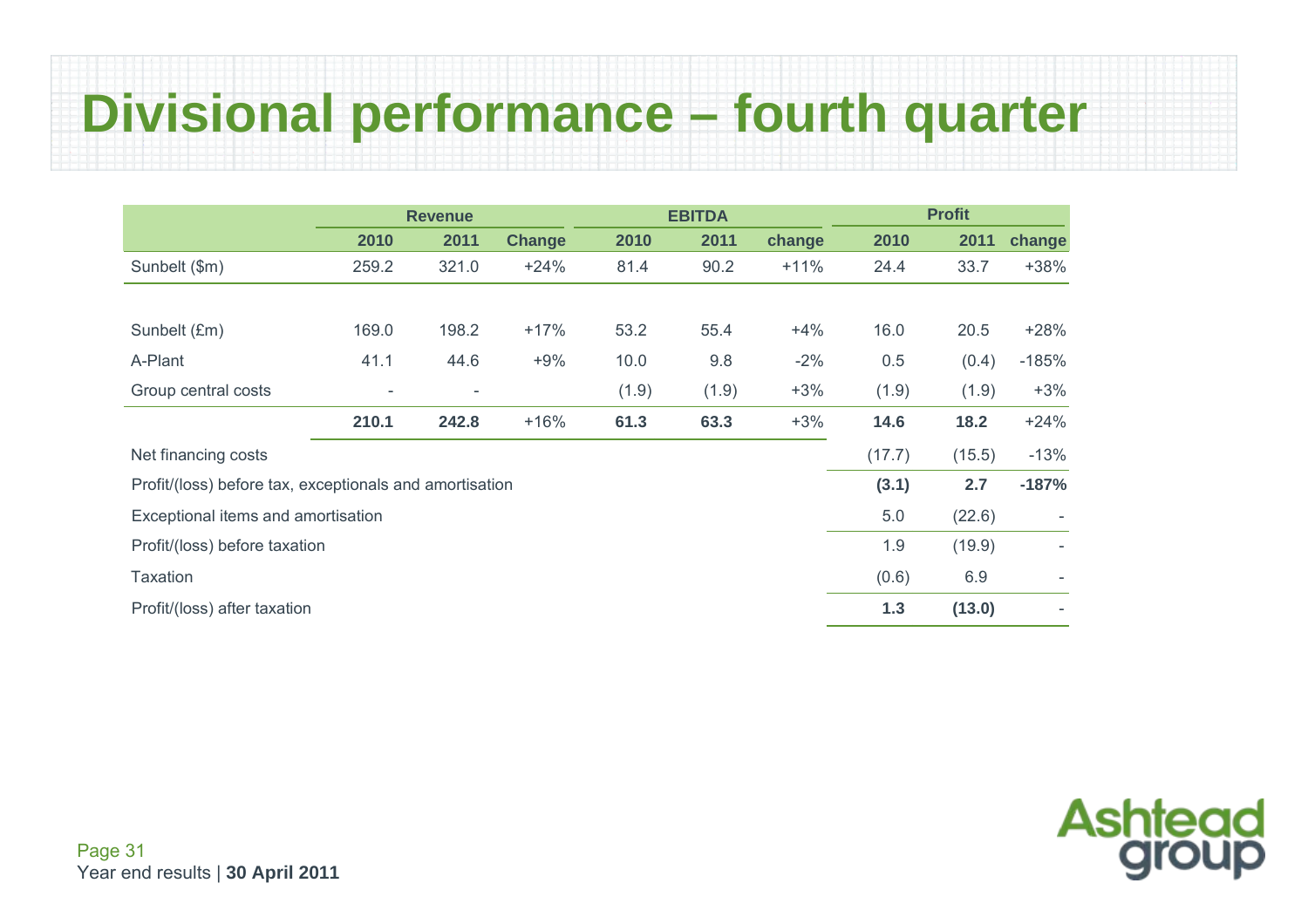# **Divisional performance – twelve months**

|                                                  | <b>Revenue</b>           |         |        | <b>EBITDA</b> |       |        | <b>Profit</b> |        |         |
|--------------------------------------------------|--------------------------|---------|--------|---------------|-------|--------|---------------|--------|---------|
|                                                  | 2010                     | 2011    | change | 2010          | 2011  | change | 2010          | 2011   | change  |
| Sunbelt (\$m)                                    | 1,080.5                  | 1,224.7 | $+13%$ | 350.8         | 388.2 | $+11%$ | 116.6         | 162.1  | $+39%$  |
|                                                  |                          |         |        |               |       |        |               |        |         |
| Sunbelt (£m)                                     | 674.5                    | 782.7   | $+16%$ | 219.0         | 248.1 | $+13%$ | 72.7          | 103.6  | $+42%$  |
| A-Plant                                          | 162.3                    | 165.8   | $+2%$  | 42.0          | 43.1  | $+3%$  | 1.8           | 2.7    | $+51%$  |
| Group central costs                              | $\overline{\phantom{a}}$ | -       |        | (5.9)         | (7.4) | $+26%$ | (6.0)         | (7.5)  | $+26%$  |
|                                                  | 836.8                    | 948.5   | $+13%$ | 255.1         | 283.8 | $+11%$ | 68.5          | 98.8   | $+44%$  |
| Net financing costs                              |                          |         |        |               |       |        | (63.5)        | (67.8) | $+7%$   |
| Profit before tax, exceptionals and amortisation |                          |         |        |               |       |        | 5.0           | 31.0   | $+524%$ |
| Exceptional items and amortisation               |                          |         |        |               |       |        | 0.8           | (29.3) |         |
| Profit before taxation                           |                          |         |        |               |       |        | 5.8           | 1.7    | $-71%$  |
| <b>Taxation</b>                                  |                          |         |        |               |       |        | (3.7)         | (0.8)  | $-78%$  |
| Profit after taxation                            |                          |         |        |               |       |        | 2.1           | 0.9    | $-59%$  |

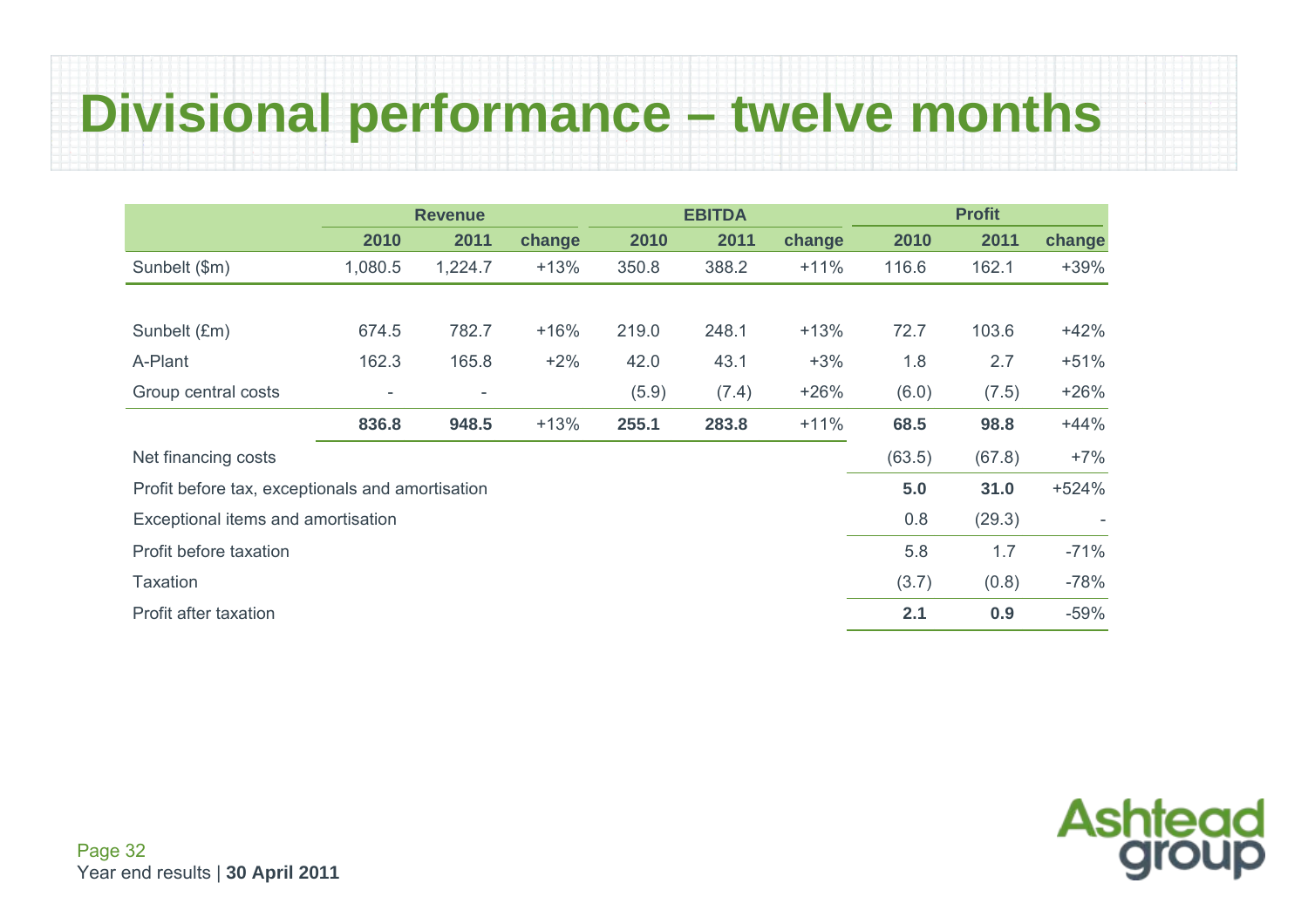**US peer group comparisons**

### **FY 2010/2011**



Note:

1Based on reported results, LTM to 31 March 2011

Page 33 Year end results | **30 April 2011**

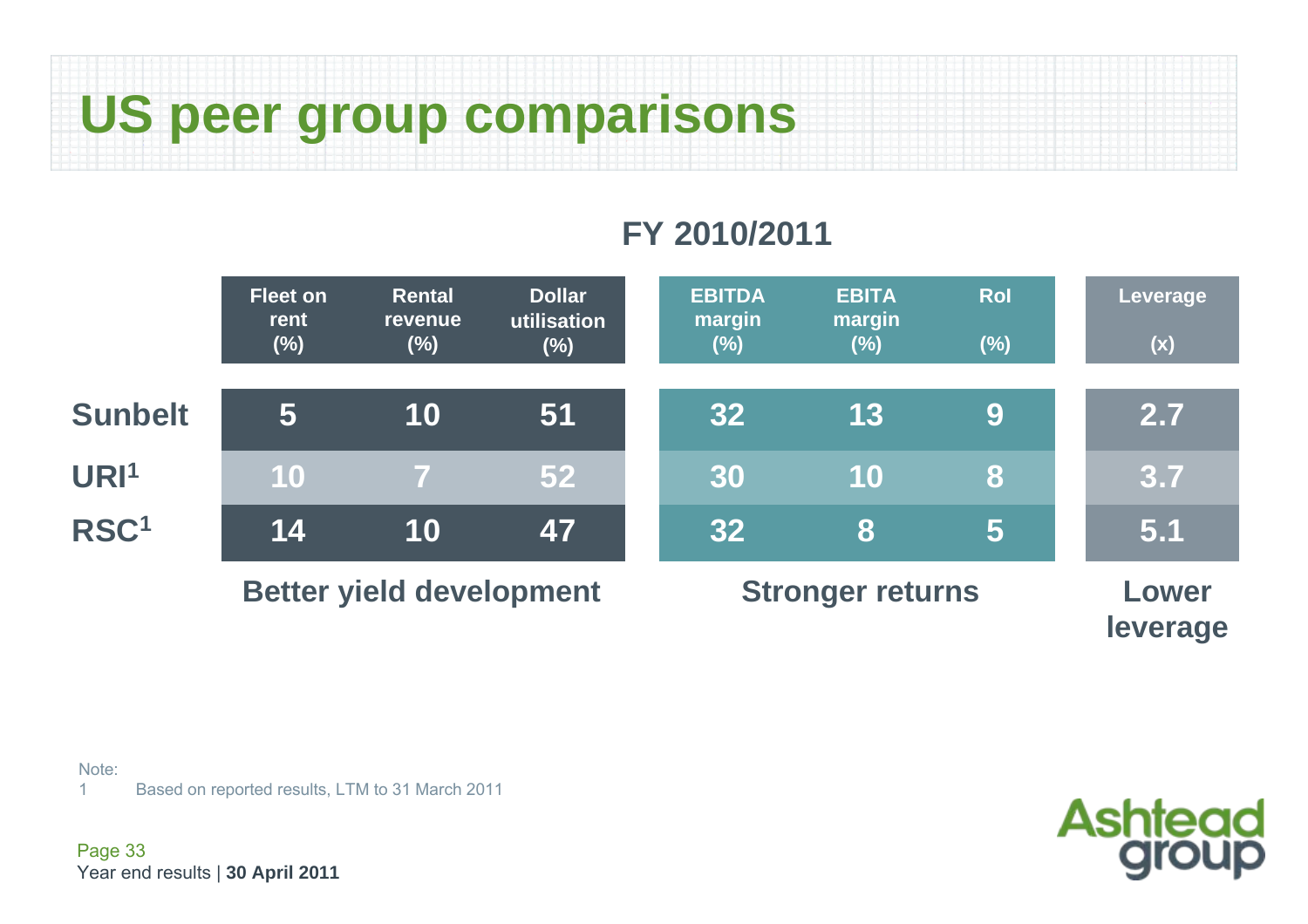# **\$479m of availability at 30 April 2011**



 $\bullet$  Borrowing base reflects January 2011 asset values which were down around 15% from Spring 2007 peak but up 16% from the Autumn 2009 trough